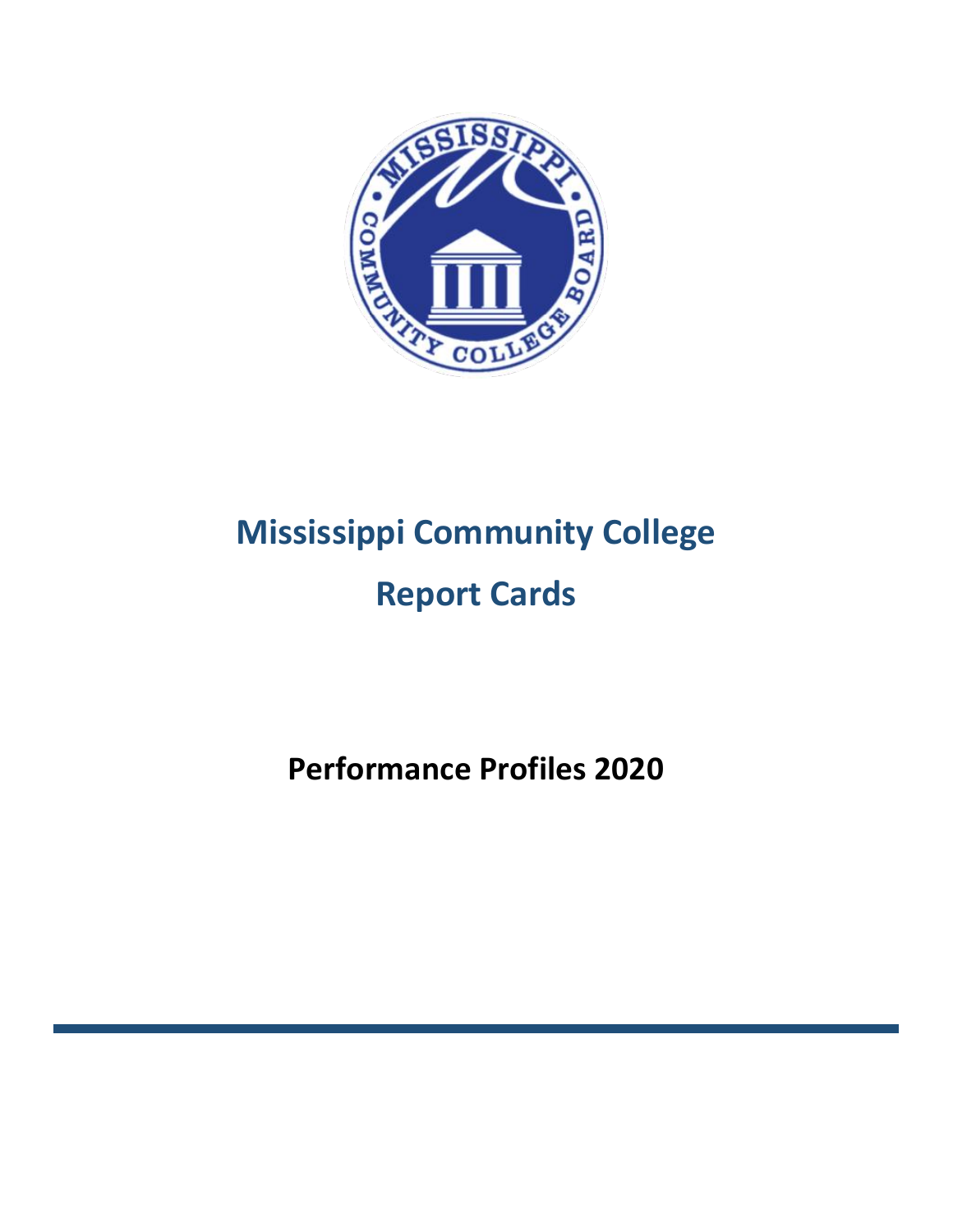## **Table of Contents**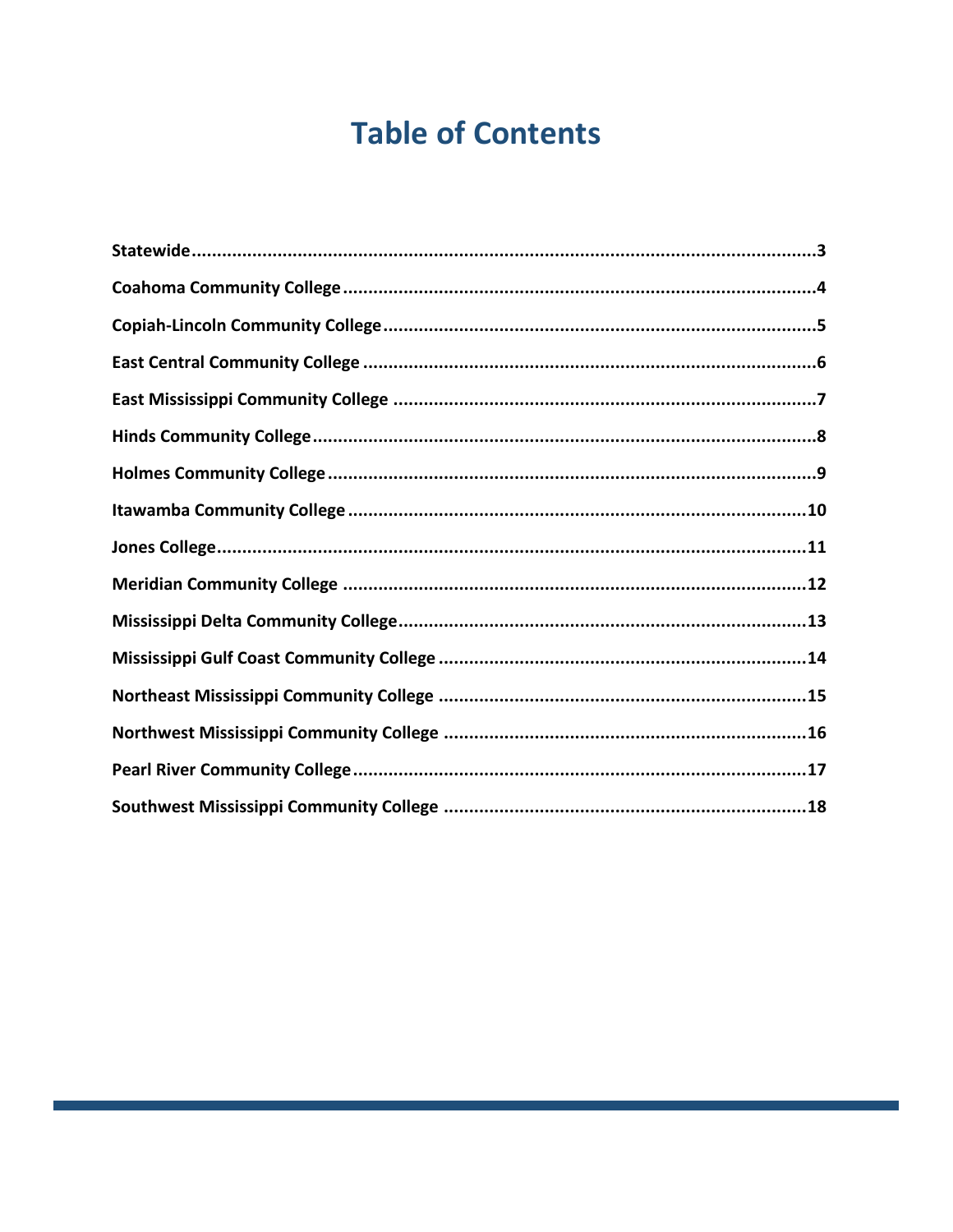### **REPORT CARD 2020 - STATEWIDE**

| <b>ASPECT OF MISSION</b>                                                                              | ALL MS COMMUNITY COLLEGES |                     |  |  |
|-------------------------------------------------------------------------------------------------------|---------------------------|---------------------|--|--|
| <b>CREDIT STUDENT ENROLLMENT [Academic Year 2020]</b>                                                 |                           |                     |  |  |
| <b>Total Headcount Enrollment</b>                                                                     | N                         | <b>FTE</b>          |  |  |
| University Parallel (includes Associate Degree Nursing Students)                                      | 56,754                    | 40,801              |  |  |
| Career & Technical Education                                                                          | 19,410                    | 14,808              |  |  |
| Dual Credit/Dual Enrollment                                                                           | 17,937                    | 4,648               |  |  |
| Non-Degree Seeking                                                                                    | 1,506                     | 432                 |  |  |
| <b>TOTAL STUDENTS ENROLLED</b>                                                                        | 95,607                    | 60,689              |  |  |
| <b>College Readiness</b>                                                                              |                           | <b>AVG SCORE</b>    |  |  |
| Average ACT Composite Score of Entering Freshmen, Fall 2019                                           |                           | 18.5                |  |  |
| <b>STUDENT COMPLETION [Academic Year 2020]</b>                                                        |                           |                     |  |  |
| <b>Total Graduates</b>                                                                                |                           | N                   |  |  |
| Students Receiving a Degree/Certificate (unduplicated)                                                |                           | 16,552              |  |  |
| Type of Awards (NOTE: Students may receive more than one award a year)                                | N                         | Awards/100 FTE      |  |  |
| University Parallel (AA & AS Degrees)                                                                 | 8,758                     | 14.4                |  |  |
| Career & Technical Education                                                                          | 11,175                    | 18.4                |  |  |
| <b>AAS Degrees</b>                                                                                    | 5,010                     | 8.3                 |  |  |
| <b>Technical &amp; Career Certificates</b>                                                            | 6,165                     | 10.2                |  |  |
| <b>TOTAL AWARDS CONFERRED</b>                                                                         | 19,933                    | 32.8                |  |  |
| <b>STUDENT SUCCESS [Academic Year 2020]</b>                                                           |                           |                     |  |  |
| Total Student Success (NOTE: *Students are only included once & in the highest category)              | N                         | <b>PCT</b>          |  |  |
| Fall 2017 First-time, Full-time Cohort                                                                | 16,139                    |                     |  |  |
| 1. Earned Award w/in 150% of expected time to graduate*                                               | 6,069                     | 37.6%               |  |  |
| 2. Transferred w/in 150% of expected time to graduate*                                                | 2,533                     | 15.7%               |  |  |
| 3. Remained Enrolled w/in 150% of expected time to graduate*                                          | 999                       | 6.2%                |  |  |
| <b>TOTAL STUDENT SUCCESS</b>                                                                          | 9,601                     | 59.5%               |  |  |
| STUDENT RETENTION/PROGRESSION [Academic Year 2020]                                                    |                           |                     |  |  |
| Total Retention [Fall 2018 First-time, Full-time Cohort]                                              | N                         | <b>PCT</b>          |  |  |
| AA & AS (Fall 18 to Fall 19)                                                                          | 8,098                     | 60.7%               |  |  |
| AAS (Fall 18 to Fall 19)                                                                              | 1,374                     | 59.0%               |  |  |
| <b>TOTAL RETENTION</b>                                                                                | 9,472                     | 60.5%               |  |  |
| <b>Total Progression [Fall 2018]</b>                                                                  | $\mathsf{N}$              | <b>PCT</b>          |  |  |
| First-time, Part-time Cohort                                                                          | 1,030                     |                     |  |  |
| Earned 24 credit hours toward graduation at end of Year 2                                             | 149                       | 14.5%               |  |  |
| First-time, Full-time Cohort                                                                          | 16,798                    |                     |  |  |
| Earned 42 credit hours toward graduation at end of Year 2                                             | 8,073                     | 48.1%               |  |  |
| <b>REMEDIATION SUCCESS [Academic Year 2020]</b>                                                       |                           |                     |  |  |
| Developmental English [Fall 2018]                                                                     | N                         | <b>PCT</b>          |  |  |
| First-time, Full-time Headcount Placed in Dev. English (unduplicated)                                 | 4,591<br>2,103            |                     |  |  |
| Students who Successfully Completed Eng. Comp I w/in 2 years<br>Developmental Mathematics [Fall 2018] | N                         | 45.8%<br><b>PCT</b> |  |  |
| First-time, Full-time Headcount Placed in Dev. Math (unduplicated)                                    | 7,196                     |                     |  |  |
| Students who Successfully Completed College Alg. w/in 2 years                                         | 2,804                     | 39.0%               |  |  |
| <b>WORKFORCE DEVELOPMENT [Fiscal Year 2020]</b>                                                       |                           |                     |  |  |
| Career & Technical Education (CTE) Credit Program Outcomes                                            | N                         | <b>PCT</b>          |  |  |
| Placement of CTE & Allied Health Graduates (excludes ADN students)                                    | 18,126                    | 93.6%               |  |  |
| Workforce Training (Fiscal Year 2020)                                                                 |                           | N                   |  |  |
| <b>Businesses/Organizations Served</b>                                                                |                           | 403                 |  |  |
| Workforce Training Enrollment (duplicated)                                                            |                           | 319,541             |  |  |
| Workforce Trainee Headcount (unduplicated)                                                            |                           | 84,793              |  |  |
| <b>Total Workforce Instructional Hours</b>                                                            |                           | 376,044             |  |  |
| National Career Readiness Certificates (CRC) Awarded                                                  |                           | N                   |  |  |
| <b>CRCs Awarded</b>                                                                                   |                           | 12,452              |  |  |
| <b>COMMUNITY DEVELOPMENT [Fiscal Year 2020]</b>                                                       |                           |                     |  |  |
| High School Equivalency Diploma (HSED Program)                                                        | N                         | <b>PCT</b>          |  |  |
| <b>HSEDs Awarded</b>                                                                                  | 1,643                     |                     |  |  |
| Currently Enrolled Students Admitted with a HSED                                                      | 3,546                     | $3.7\%$             |  |  |
| <b>Adult Education</b>                                                                                | ${\sf N}$                 | <b>PCT</b>          |  |  |
| Adult Education Enrollment (unduplicated)                                                             | 6,011                     |                     |  |  |
| Participants w/ a Measurable Skills Gain                                                              | 2,781                     | 46.3%               |  |  |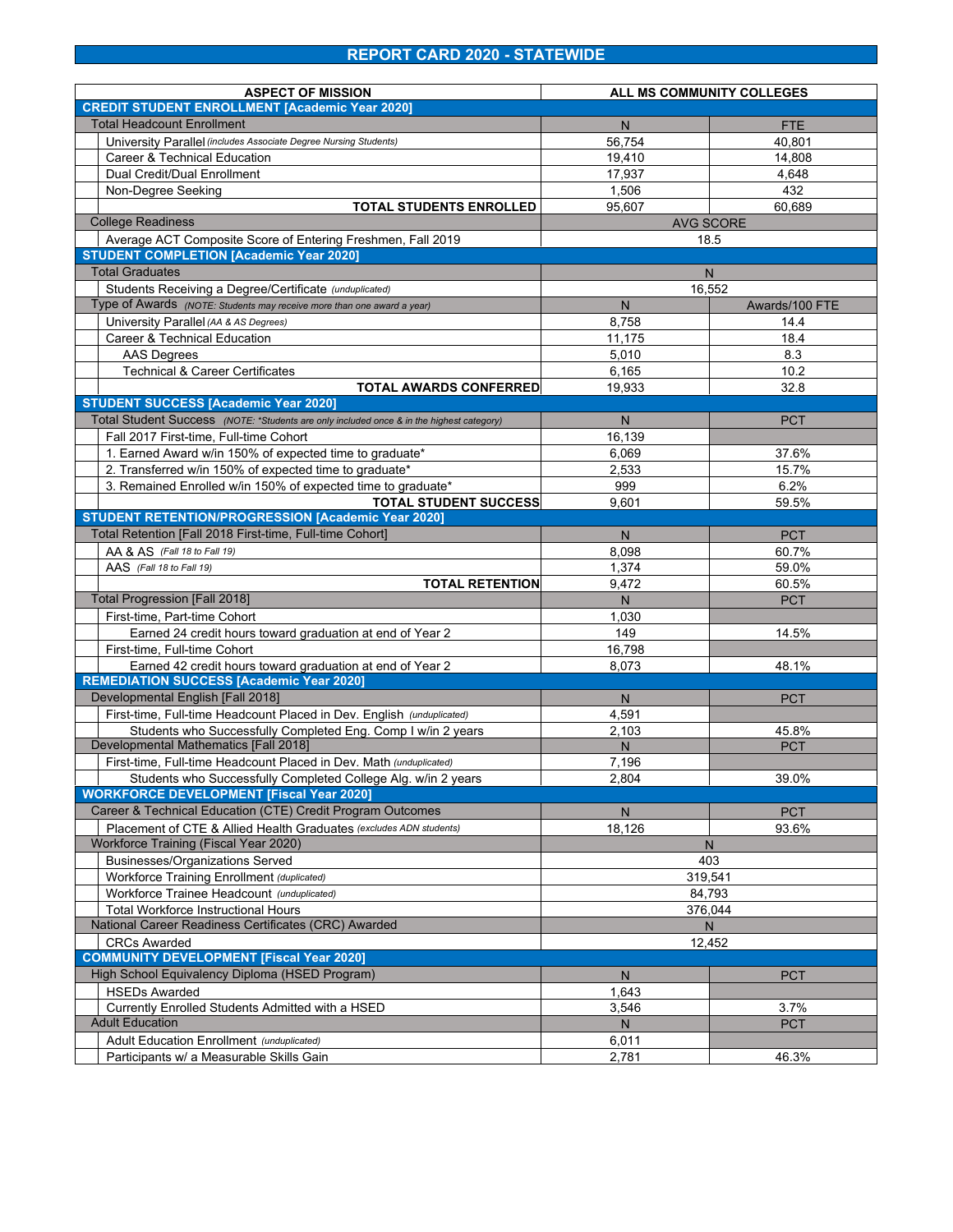### **REPORT CARD 2020 - COAHOMA COMMUNITY COLLEGE**

| <b>CREDIT STUDENT ENROLLMENT [Academic Year 2020]</b><br><b>Total Headcount Enrollment</b><br>N<br><b>FTE</b><br>N<br><b>FTE</b><br>University Parallel (includes Associate Degree Nursing Students)<br>1.294<br>1,077<br>56,754<br>40.801<br>Career & Technical Education<br>499<br>428<br>19,410<br>14,808<br>Dual Credit/Dual Enrollment<br>487<br>127<br>17,937<br>4,648<br>$\overline{2}$<br>$\Omega$<br>432<br>Non-Degree Seeking<br>1,506<br>2,282<br>1,632<br><b>TOTAL STUDENTS ENROLLED</b><br>95,607<br>60,689<br><b>College Readiness</b><br><b>AVG SCORE</b><br><b>AVG SCORE</b><br>Average ACT Composite Score of Entering Freshmen, Fall 2019<br>15.9<br>18.5<br><b>STUDENT COMPLETION [Academic Year 2020]</b><br><b>Total Graduates</b><br>N<br>N<br>Students Receiving a Degree/Certificate (unduplicated)<br>283<br>16.552<br>Awards/<br>Awards/<br>Type of Awards (NOTE: Students may receive more than one award a year)<br>N<br>N<br><b>100 FTE</b><br><b>100 FTE</b><br>University Parallel (AA & AS Degrees)<br>164<br>10.0<br>8,758<br>14.4<br>Career & Technical Education<br>145<br>8.9<br>11,175<br>18.4<br>53<br><b>AAS Degrees</b><br>3.2<br>5,010<br>8.3<br>92<br><b>Technical &amp; Career Certificates</b><br>5.6<br>6,165<br>10.2<br><b>TOTAL AWARDS CONFERRED</b><br>309<br>18.9<br>32.8<br>19,933<br><b>STUDENT SUCCESS [Academic Year 2020]</b><br>Total Student Success (NOTE: *Students are only included once & in the highest category)<br><b>PCT</b><br>N<br><b>PCT</b><br>N<br>423<br>Fall 2017 First-time, Full-time Cohort<br>16,139<br>1. Earned Award w/in 150% of expected time to graduate*<br>157<br>37.1%<br>6,069<br>37.6%<br>2. Transferred w/in 150% of expected time to graduate*<br>82<br>19.4%<br>2,533<br>15.7%<br>3. Remained Enrolled w/in 150% of expected time to graduate*<br>22<br>5.2%<br>6.2%<br>999<br><b>TOTAL STUDENT SUCCESS</b><br>261<br>59.5%<br>61.7%<br>9,601<br><b>STUDENT RETENTION/PROGRESSION [Academic Year 2020]</b><br>Total Retention [Fall 2018 First-time, Full-time Cohort]<br><b>PCT</b><br><b>PCT</b><br>N<br>N.<br>228<br>AA & AS (Fall 18 to Fall 19)<br>60.6%<br>8,098<br>60.7%<br>AAS (Fall 18 to Fall 19)<br>64<br>55.7%<br>1,374<br>59.0%<br><b>TOTAL RETENTION</b><br>292<br>59.5%<br>60.5%<br>9,472<br><b>Total Progression [Fall 2018]</b><br><b>PCT</b><br><b>PCT</b><br>N<br>N<br>First-time, Part-time Cohort<br>22<br>1,030<br>0.0%<br>14.5%<br>Earned 24 credit hours toward graduation at end of Year 2<br>0<br>149 | <b>ASPECT OF MISSION</b>     |     | <b>ALL MS COMMUNITY</b><br><b>COMMUNITY COLLEGE</b><br><b>COLLEGES</b> |        |  |
|---------------------------------------------------------------------------------------------------------------------------------------------------------------------------------------------------------------------------------------------------------------------------------------------------------------------------------------------------------------------------------------------------------------------------------------------------------------------------------------------------------------------------------------------------------------------------------------------------------------------------------------------------------------------------------------------------------------------------------------------------------------------------------------------------------------------------------------------------------------------------------------------------------------------------------------------------------------------------------------------------------------------------------------------------------------------------------------------------------------------------------------------------------------------------------------------------------------------------------------------------------------------------------------------------------------------------------------------------------------------------------------------------------------------------------------------------------------------------------------------------------------------------------------------------------------------------------------------------------------------------------------------------------------------------------------------------------------------------------------------------------------------------------------------------------------------------------------------------------------------------------------------------------------------------------------------------------------------------------------------------------------------------------------------------------------------------------------------------------------------------------------------------------------------------------------------------------------------------------------------------------------------------------------------------------------------------------------------------------------------------------------------------------------------------------------------------------------------------------------------------------------------------|------------------------------|-----|------------------------------------------------------------------------|--------|--|
|                                                                                                                                                                                                                                                                                                                                                                                                                                                                                                                                                                                                                                                                                                                                                                                                                                                                                                                                                                                                                                                                                                                                                                                                                                                                                                                                                                                                                                                                                                                                                                                                                                                                                                                                                                                                                                                                                                                                                                                                                                                                                                                                                                                                                                                                                                                                                                                                                                                                                                                           |                              |     |                                                                        |        |  |
|                                                                                                                                                                                                                                                                                                                                                                                                                                                                                                                                                                                                                                                                                                                                                                                                                                                                                                                                                                                                                                                                                                                                                                                                                                                                                                                                                                                                                                                                                                                                                                                                                                                                                                                                                                                                                                                                                                                                                                                                                                                                                                                                                                                                                                                                                                                                                                                                                                                                                                                           |                              |     |                                                                        |        |  |
|                                                                                                                                                                                                                                                                                                                                                                                                                                                                                                                                                                                                                                                                                                                                                                                                                                                                                                                                                                                                                                                                                                                                                                                                                                                                                                                                                                                                                                                                                                                                                                                                                                                                                                                                                                                                                                                                                                                                                                                                                                                                                                                                                                                                                                                                                                                                                                                                                                                                                                                           |                              |     |                                                                        |        |  |
|                                                                                                                                                                                                                                                                                                                                                                                                                                                                                                                                                                                                                                                                                                                                                                                                                                                                                                                                                                                                                                                                                                                                                                                                                                                                                                                                                                                                                                                                                                                                                                                                                                                                                                                                                                                                                                                                                                                                                                                                                                                                                                                                                                                                                                                                                                                                                                                                                                                                                                                           |                              |     |                                                                        |        |  |
|                                                                                                                                                                                                                                                                                                                                                                                                                                                                                                                                                                                                                                                                                                                                                                                                                                                                                                                                                                                                                                                                                                                                                                                                                                                                                                                                                                                                                                                                                                                                                                                                                                                                                                                                                                                                                                                                                                                                                                                                                                                                                                                                                                                                                                                                                                                                                                                                                                                                                                                           |                              |     |                                                                        |        |  |
|                                                                                                                                                                                                                                                                                                                                                                                                                                                                                                                                                                                                                                                                                                                                                                                                                                                                                                                                                                                                                                                                                                                                                                                                                                                                                                                                                                                                                                                                                                                                                                                                                                                                                                                                                                                                                                                                                                                                                                                                                                                                                                                                                                                                                                                                                                                                                                                                                                                                                                                           |                              |     |                                                                        |        |  |
|                                                                                                                                                                                                                                                                                                                                                                                                                                                                                                                                                                                                                                                                                                                                                                                                                                                                                                                                                                                                                                                                                                                                                                                                                                                                                                                                                                                                                                                                                                                                                                                                                                                                                                                                                                                                                                                                                                                                                                                                                                                                                                                                                                                                                                                                                                                                                                                                                                                                                                                           |                              |     |                                                                        |        |  |
|                                                                                                                                                                                                                                                                                                                                                                                                                                                                                                                                                                                                                                                                                                                                                                                                                                                                                                                                                                                                                                                                                                                                                                                                                                                                                                                                                                                                                                                                                                                                                                                                                                                                                                                                                                                                                                                                                                                                                                                                                                                                                                                                                                                                                                                                                                                                                                                                                                                                                                                           |                              |     |                                                                        |        |  |
|                                                                                                                                                                                                                                                                                                                                                                                                                                                                                                                                                                                                                                                                                                                                                                                                                                                                                                                                                                                                                                                                                                                                                                                                                                                                                                                                                                                                                                                                                                                                                                                                                                                                                                                                                                                                                                                                                                                                                                                                                                                                                                                                                                                                                                                                                                                                                                                                                                                                                                                           |                              |     |                                                                        |        |  |
|                                                                                                                                                                                                                                                                                                                                                                                                                                                                                                                                                                                                                                                                                                                                                                                                                                                                                                                                                                                                                                                                                                                                                                                                                                                                                                                                                                                                                                                                                                                                                                                                                                                                                                                                                                                                                                                                                                                                                                                                                                                                                                                                                                                                                                                                                                                                                                                                                                                                                                                           |                              |     |                                                                        |        |  |
|                                                                                                                                                                                                                                                                                                                                                                                                                                                                                                                                                                                                                                                                                                                                                                                                                                                                                                                                                                                                                                                                                                                                                                                                                                                                                                                                                                                                                                                                                                                                                                                                                                                                                                                                                                                                                                                                                                                                                                                                                                                                                                                                                                                                                                                                                                                                                                                                                                                                                                                           |                              |     |                                                                        |        |  |
|                                                                                                                                                                                                                                                                                                                                                                                                                                                                                                                                                                                                                                                                                                                                                                                                                                                                                                                                                                                                                                                                                                                                                                                                                                                                                                                                                                                                                                                                                                                                                                                                                                                                                                                                                                                                                                                                                                                                                                                                                                                                                                                                                                                                                                                                                                                                                                                                                                                                                                                           |                              |     |                                                                        |        |  |
|                                                                                                                                                                                                                                                                                                                                                                                                                                                                                                                                                                                                                                                                                                                                                                                                                                                                                                                                                                                                                                                                                                                                                                                                                                                                                                                                                                                                                                                                                                                                                                                                                                                                                                                                                                                                                                                                                                                                                                                                                                                                                                                                                                                                                                                                                                                                                                                                                                                                                                                           |                              |     |                                                                        |        |  |
|                                                                                                                                                                                                                                                                                                                                                                                                                                                                                                                                                                                                                                                                                                                                                                                                                                                                                                                                                                                                                                                                                                                                                                                                                                                                                                                                                                                                                                                                                                                                                                                                                                                                                                                                                                                                                                                                                                                                                                                                                                                                                                                                                                                                                                                                                                                                                                                                                                                                                                                           |                              |     |                                                                        |        |  |
|                                                                                                                                                                                                                                                                                                                                                                                                                                                                                                                                                                                                                                                                                                                                                                                                                                                                                                                                                                                                                                                                                                                                                                                                                                                                                                                                                                                                                                                                                                                                                                                                                                                                                                                                                                                                                                                                                                                                                                                                                                                                                                                                                                                                                                                                                                                                                                                                                                                                                                                           |                              |     |                                                                        |        |  |
|                                                                                                                                                                                                                                                                                                                                                                                                                                                                                                                                                                                                                                                                                                                                                                                                                                                                                                                                                                                                                                                                                                                                                                                                                                                                                                                                                                                                                                                                                                                                                                                                                                                                                                                                                                                                                                                                                                                                                                                                                                                                                                                                                                                                                                                                                                                                                                                                                                                                                                                           |                              |     |                                                                        |        |  |
|                                                                                                                                                                                                                                                                                                                                                                                                                                                                                                                                                                                                                                                                                                                                                                                                                                                                                                                                                                                                                                                                                                                                                                                                                                                                                                                                                                                                                                                                                                                                                                                                                                                                                                                                                                                                                                                                                                                                                                                                                                                                                                                                                                                                                                                                                                                                                                                                                                                                                                                           |                              |     |                                                                        |        |  |
|                                                                                                                                                                                                                                                                                                                                                                                                                                                                                                                                                                                                                                                                                                                                                                                                                                                                                                                                                                                                                                                                                                                                                                                                                                                                                                                                                                                                                                                                                                                                                                                                                                                                                                                                                                                                                                                                                                                                                                                                                                                                                                                                                                                                                                                                                                                                                                                                                                                                                                                           |                              |     |                                                                        |        |  |
|                                                                                                                                                                                                                                                                                                                                                                                                                                                                                                                                                                                                                                                                                                                                                                                                                                                                                                                                                                                                                                                                                                                                                                                                                                                                                                                                                                                                                                                                                                                                                                                                                                                                                                                                                                                                                                                                                                                                                                                                                                                                                                                                                                                                                                                                                                                                                                                                                                                                                                                           |                              |     |                                                                        |        |  |
|                                                                                                                                                                                                                                                                                                                                                                                                                                                                                                                                                                                                                                                                                                                                                                                                                                                                                                                                                                                                                                                                                                                                                                                                                                                                                                                                                                                                                                                                                                                                                                                                                                                                                                                                                                                                                                                                                                                                                                                                                                                                                                                                                                                                                                                                                                                                                                                                                                                                                                                           |                              |     |                                                                        |        |  |
|                                                                                                                                                                                                                                                                                                                                                                                                                                                                                                                                                                                                                                                                                                                                                                                                                                                                                                                                                                                                                                                                                                                                                                                                                                                                                                                                                                                                                                                                                                                                                                                                                                                                                                                                                                                                                                                                                                                                                                                                                                                                                                                                                                                                                                                                                                                                                                                                                                                                                                                           |                              |     |                                                                        |        |  |
|                                                                                                                                                                                                                                                                                                                                                                                                                                                                                                                                                                                                                                                                                                                                                                                                                                                                                                                                                                                                                                                                                                                                                                                                                                                                                                                                                                                                                                                                                                                                                                                                                                                                                                                                                                                                                                                                                                                                                                                                                                                                                                                                                                                                                                                                                                                                                                                                                                                                                                                           |                              |     |                                                                        |        |  |
|                                                                                                                                                                                                                                                                                                                                                                                                                                                                                                                                                                                                                                                                                                                                                                                                                                                                                                                                                                                                                                                                                                                                                                                                                                                                                                                                                                                                                                                                                                                                                                                                                                                                                                                                                                                                                                                                                                                                                                                                                                                                                                                                                                                                                                                                                                                                                                                                                                                                                                                           |                              |     |                                                                        |        |  |
|                                                                                                                                                                                                                                                                                                                                                                                                                                                                                                                                                                                                                                                                                                                                                                                                                                                                                                                                                                                                                                                                                                                                                                                                                                                                                                                                                                                                                                                                                                                                                                                                                                                                                                                                                                                                                                                                                                                                                                                                                                                                                                                                                                                                                                                                                                                                                                                                                                                                                                                           |                              |     |                                                                        |        |  |
|                                                                                                                                                                                                                                                                                                                                                                                                                                                                                                                                                                                                                                                                                                                                                                                                                                                                                                                                                                                                                                                                                                                                                                                                                                                                                                                                                                                                                                                                                                                                                                                                                                                                                                                                                                                                                                                                                                                                                                                                                                                                                                                                                                                                                                                                                                                                                                                                                                                                                                                           |                              |     |                                                                        |        |  |
|                                                                                                                                                                                                                                                                                                                                                                                                                                                                                                                                                                                                                                                                                                                                                                                                                                                                                                                                                                                                                                                                                                                                                                                                                                                                                                                                                                                                                                                                                                                                                                                                                                                                                                                                                                                                                                                                                                                                                                                                                                                                                                                                                                                                                                                                                                                                                                                                                                                                                                                           |                              |     |                                                                        |        |  |
|                                                                                                                                                                                                                                                                                                                                                                                                                                                                                                                                                                                                                                                                                                                                                                                                                                                                                                                                                                                                                                                                                                                                                                                                                                                                                                                                                                                                                                                                                                                                                                                                                                                                                                                                                                                                                                                                                                                                                                                                                                                                                                                                                                                                                                                                                                                                                                                                                                                                                                                           |                              |     |                                                                        |        |  |
|                                                                                                                                                                                                                                                                                                                                                                                                                                                                                                                                                                                                                                                                                                                                                                                                                                                                                                                                                                                                                                                                                                                                                                                                                                                                                                                                                                                                                                                                                                                                                                                                                                                                                                                                                                                                                                                                                                                                                                                                                                                                                                                                                                                                                                                                                                                                                                                                                                                                                                                           |                              |     |                                                                        |        |  |
|                                                                                                                                                                                                                                                                                                                                                                                                                                                                                                                                                                                                                                                                                                                                                                                                                                                                                                                                                                                                                                                                                                                                                                                                                                                                                                                                                                                                                                                                                                                                                                                                                                                                                                                                                                                                                                                                                                                                                                                                                                                                                                                                                                                                                                                                                                                                                                                                                                                                                                                           |                              |     |                                                                        |        |  |
|                                                                                                                                                                                                                                                                                                                                                                                                                                                                                                                                                                                                                                                                                                                                                                                                                                                                                                                                                                                                                                                                                                                                                                                                                                                                                                                                                                                                                                                                                                                                                                                                                                                                                                                                                                                                                                                                                                                                                                                                                                                                                                                                                                                                                                                                                                                                                                                                                                                                                                                           |                              |     |                                                                        |        |  |
|                                                                                                                                                                                                                                                                                                                                                                                                                                                                                                                                                                                                                                                                                                                                                                                                                                                                                                                                                                                                                                                                                                                                                                                                                                                                                                                                                                                                                                                                                                                                                                                                                                                                                                                                                                                                                                                                                                                                                                                                                                                                                                                                                                                                                                                                                                                                                                                                                                                                                                                           |                              |     |                                                                        |        |  |
|                                                                                                                                                                                                                                                                                                                                                                                                                                                                                                                                                                                                                                                                                                                                                                                                                                                                                                                                                                                                                                                                                                                                                                                                                                                                                                                                                                                                                                                                                                                                                                                                                                                                                                                                                                                                                                                                                                                                                                                                                                                                                                                                                                                                                                                                                                                                                                                                                                                                                                                           |                              |     |                                                                        |        |  |
|                                                                                                                                                                                                                                                                                                                                                                                                                                                                                                                                                                                                                                                                                                                                                                                                                                                                                                                                                                                                                                                                                                                                                                                                                                                                                                                                                                                                                                                                                                                                                                                                                                                                                                                                                                                                                                                                                                                                                                                                                                                                                                                                                                                                                                                                                                                                                                                                                                                                                                                           | First-time, Full-time Cohort | 508 |                                                                        | 16,798 |  |
| Earned 42 credit hours toward graduation at end of Year 2<br>220<br>43.3%<br>8,073<br>48.1%                                                                                                                                                                                                                                                                                                                                                                                                                                                                                                                                                                                                                                                                                                                                                                                                                                                                                                                                                                                                                                                                                                                                                                                                                                                                                                                                                                                                                                                                                                                                                                                                                                                                                                                                                                                                                                                                                                                                                                                                                                                                                                                                                                                                                                                                                                                                                                                                                               |                              |     |                                                                        |        |  |
| <b>REMEDIATION SUCCESS [Academic Year 2020]</b>                                                                                                                                                                                                                                                                                                                                                                                                                                                                                                                                                                                                                                                                                                                                                                                                                                                                                                                                                                                                                                                                                                                                                                                                                                                                                                                                                                                                                                                                                                                                                                                                                                                                                                                                                                                                                                                                                                                                                                                                                                                                                                                                                                                                                                                                                                                                                                                                                                                                           |                              |     |                                                                        |        |  |
| Developmental English [Fall 2018]<br>N<br><b>PCT</b><br><b>PCT</b><br>N.                                                                                                                                                                                                                                                                                                                                                                                                                                                                                                                                                                                                                                                                                                                                                                                                                                                                                                                                                                                                                                                                                                                                                                                                                                                                                                                                                                                                                                                                                                                                                                                                                                                                                                                                                                                                                                                                                                                                                                                                                                                                                                                                                                                                                                                                                                                                                                                                                                                  |                              |     |                                                                        |        |  |
| First-time, Full-time Headcount Placed in Dev. English (unduplicated)<br>200<br>4,591                                                                                                                                                                                                                                                                                                                                                                                                                                                                                                                                                                                                                                                                                                                                                                                                                                                                                                                                                                                                                                                                                                                                                                                                                                                                                                                                                                                                                                                                                                                                                                                                                                                                                                                                                                                                                                                                                                                                                                                                                                                                                                                                                                                                                                                                                                                                                                                                                                     |                              |     |                                                                        |        |  |
| Students who Successfully Completed Eng. Comp I w/in 2 years<br>78<br>39.0%<br>2,103<br>45.8%                                                                                                                                                                                                                                                                                                                                                                                                                                                                                                                                                                                                                                                                                                                                                                                                                                                                                                                                                                                                                                                                                                                                                                                                                                                                                                                                                                                                                                                                                                                                                                                                                                                                                                                                                                                                                                                                                                                                                                                                                                                                                                                                                                                                                                                                                                                                                                                                                             |                              |     |                                                                        |        |  |
| <b>Developmental Mathematics [Fall 2018]</b><br>${\sf N}$<br><b>PCT</b><br>N.<br><b>PCT</b>                                                                                                                                                                                                                                                                                                                                                                                                                                                                                                                                                                                                                                                                                                                                                                                                                                                                                                                                                                                                                                                                                                                                                                                                                                                                                                                                                                                                                                                                                                                                                                                                                                                                                                                                                                                                                                                                                                                                                                                                                                                                                                                                                                                                                                                                                                                                                                                                                               |                              |     |                                                                        |        |  |
| First-time, Full-time Headcount Placed in Dev. Math (unduplicated)<br>243<br>7,196                                                                                                                                                                                                                                                                                                                                                                                                                                                                                                                                                                                                                                                                                                                                                                                                                                                                                                                                                                                                                                                                                                                                                                                                                                                                                                                                                                                                                                                                                                                                                                                                                                                                                                                                                                                                                                                                                                                                                                                                                                                                                                                                                                                                                                                                                                                                                                                                                                        |                              |     |                                                                        |        |  |
| Students who Successfully Completed College Alg. w/in 2 years<br>102<br>2,804<br>42.0%<br>39.0%                                                                                                                                                                                                                                                                                                                                                                                                                                                                                                                                                                                                                                                                                                                                                                                                                                                                                                                                                                                                                                                                                                                                                                                                                                                                                                                                                                                                                                                                                                                                                                                                                                                                                                                                                                                                                                                                                                                                                                                                                                                                                                                                                                                                                                                                                                                                                                                                                           |                              |     |                                                                        |        |  |
| <b>WORKFORCE DEVELOPMENT [Fiscal Year 2020]</b>                                                                                                                                                                                                                                                                                                                                                                                                                                                                                                                                                                                                                                                                                                                                                                                                                                                                                                                                                                                                                                                                                                                                                                                                                                                                                                                                                                                                                                                                                                                                                                                                                                                                                                                                                                                                                                                                                                                                                                                                                                                                                                                                                                                                                                                                                                                                                                                                                                                                           |                              |     |                                                                        |        |  |
| Career & Technical Education (CTE) Credit Program Outcomes<br><b>PCT</b><br>N<br>PCT<br>N                                                                                                                                                                                                                                                                                                                                                                                                                                                                                                                                                                                                                                                                                                                                                                                                                                                                                                                                                                                                                                                                                                                                                                                                                                                                                                                                                                                                                                                                                                                                                                                                                                                                                                                                                                                                                                                                                                                                                                                                                                                                                                                                                                                                                                                                                                                                                                                                                                 |                              |     |                                                                        |        |  |
| Placement of CTE & Allied Health Graduates (excludes ADN students)<br>395<br>96.3%<br>18,126<br>93.6%<br>Workforce Training (Fiscal Year 2020)<br>N<br>N                                                                                                                                                                                                                                                                                                                                                                                                                                                                                                                                                                                                                                                                                                                                                                                                                                                                                                                                                                                                                                                                                                                                                                                                                                                                                                                                                                                                                                                                                                                                                                                                                                                                                                                                                                                                                                                                                                                                                                                                                                                                                                                                                                                                                                                                                                                                                                  |                              |     |                                                                        |        |  |
| <b>Businesses/Organizations Served</b><br>19<br>403                                                                                                                                                                                                                                                                                                                                                                                                                                                                                                                                                                                                                                                                                                                                                                                                                                                                                                                                                                                                                                                                                                                                                                                                                                                                                                                                                                                                                                                                                                                                                                                                                                                                                                                                                                                                                                                                                                                                                                                                                                                                                                                                                                                                                                                                                                                                                                                                                                                                       |                              |     |                                                                        |        |  |
| Workforce Training Enrollment (duplicated)<br>4,274<br>319,541                                                                                                                                                                                                                                                                                                                                                                                                                                                                                                                                                                                                                                                                                                                                                                                                                                                                                                                                                                                                                                                                                                                                                                                                                                                                                                                                                                                                                                                                                                                                                                                                                                                                                                                                                                                                                                                                                                                                                                                                                                                                                                                                                                                                                                                                                                                                                                                                                                                            |                              |     |                                                                        |        |  |
| Workforce Trainee Headcount (unduplicated)<br>2.292<br>84,793                                                                                                                                                                                                                                                                                                                                                                                                                                                                                                                                                                                                                                                                                                                                                                                                                                                                                                                                                                                                                                                                                                                                                                                                                                                                                                                                                                                                                                                                                                                                                                                                                                                                                                                                                                                                                                                                                                                                                                                                                                                                                                                                                                                                                                                                                                                                                                                                                                                             |                              |     |                                                                        |        |  |
| <b>Total Workforce Instructional Hours</b><br>7,370<br>376,044                                                                                                                                                                                                                                                                                                                                                                                                                                                                                                                                                                                                                                                                                                                                                                                                                                                                                                                                                                                                                                                                                                                                                                                                                                                                                                                                                                                                                                                                                                                                                                                                                                                                                                                                                                                                                                                                                                                                                                                                                                                                                                                                                                                                                                                                                                                                                                                                                                                            |                              |     |                                                                        |        |  |
| National Career Readiness Certificates (CRC) Awarded<br>N<br>N                                                                                                                                                                                                                                                                                                                                                                                                                                                                                                                                                                                                                                                                                                                                                                                                                                                                                                                                                                                                                                                                                                                                                                                                                                                                                                                                                                                                                                                                                                                                                                                                                                                                                                                                                                                                                                                                                                                                                                                                                                                                                                                                                                                                                                                                                                                                                                                                                                                            |                              |     |                                                                        |        |  |
| <b>CRCs Awarded</b><br>304<br>12,452<br><b>COMMUNITY DEVELOPMENT [Fiscal Year 2020]</b>                                                                                                                                                                                                                                                                                                                                                                                                                                                                                                                                                                                                                                                                                                                                                                                                                                                                                                                                                                                                                                                                                                                                                                                                                                                                                                                                                                                                                                                                                                                                                                                                                                                                                                                                                                                                                                                                                                                                                                                                                                                                                                                                                                                                                                                                                                                                                                                                                                   |                              |     |                                                                        |        |  |
| High School Equivalency Diploma (HSED Program)                                                                                                                                                                                                                                                                                                                                                                                                                                                                                                                                                                                                                                                                                                                                                                                                                                                                                                                                                                                                                                                                                                                                                                                                                                                                                                                                                                                                                                                                                                                                                                                                                                                                                                                                                                                                                                                                                                                                                                                                                                                                                                                                                                                                                                                                                                                                                                                                                                                                            |                              |     |                                                                        |        |  |
| <b>PCT</b><br><b>PCT</b><br>N<br>N<br><b>HSEDs Awarded</b><br>36                                                                                                                                                                                                                                                                                                                                                                                                                                                                                                                                                                                                                                                                                                                                                                                                                                                                                                                                                                                                                                                                                                                                                                                                                                                                                                                                                                                                                                                                                                                                                                                                                                                                                                                                                                                                                                                                                                                                                                                                                                                                                                                                                                                                                                                                                                                                                                                                                                                          |                              |     |                                                                        |        |  |
| 1,643<br>68<br>Currently Enrolled Students Admitted with a HSED<br>3.0%<br>3,546<br>3.7%                                                                                                                                                                                                                                                                                                                                                                                                                                                                                                                                                                                                                                                                                                                                                                                                                                                                                                                                                                                                                                                                                                                                                                                                                                                                                                                                                                                                                                                                                                                                                                                                                                                                                                                                                                                                                                                                                                                                                                                                                                                                                                                                                                                                                                                                                                                                                                                                                                  |                              |     |                                                                        |        |  |
| <b>Adult Education</b><br>$\mathsf{N}$<br><b>PCT</b><br>$\mathsf{N}$<br><b>PCT</b>                                                                                                                                                                                                                                                                                                                                                                                                                                                                                                                                                                                                                                                                                                                                                                                                                                                                                                                                                                                                                                                                                                                                                                                                                                                                                                                                                                                                                                                                                                                                                                                                                                                                                                                                                                                                                                                                                                                                                                                                                                                                                                                                                                                                                                                                                                                                                                                                                                        |                              |     |                                                                        |        |  |
| Adult Education Enrollment (unduplicated)<br>231<br>6,011                                                                                                                                                                                                                                                                                                                                                                                                                                                                                                                                                                                                                                                                                                                                                                                                                                                                                                                                                                                                                                                                                                                                                                                                                                                                                                                                                                                                                                                                                                                                                                                                                                                                                                                                                                                                                                                                                                                                                                                                                                                                                                                                                                                                                                                                                                                                                                                                                                                                 |                              |     |                                                                        |        |  |
| Participants w/ a Measurable Skills Gain<br>96<br>41.6%<br>2,781<br>46.3%                                                                                                                                                                                                                                                                                                                                                                                                                                                                                                                                                                                                                                                                                                                                                                                                                                                                                                                                                                                                                                                                                                                                                                                                                                                                                                                                                                                                                                                                                                                                                                                                                                                                                                                                                                                                                                                                                                                                                                                                                                                                                                                                                                                                                                                                                                                                                                                                                                                 |                              |     |                                                                        |        |  |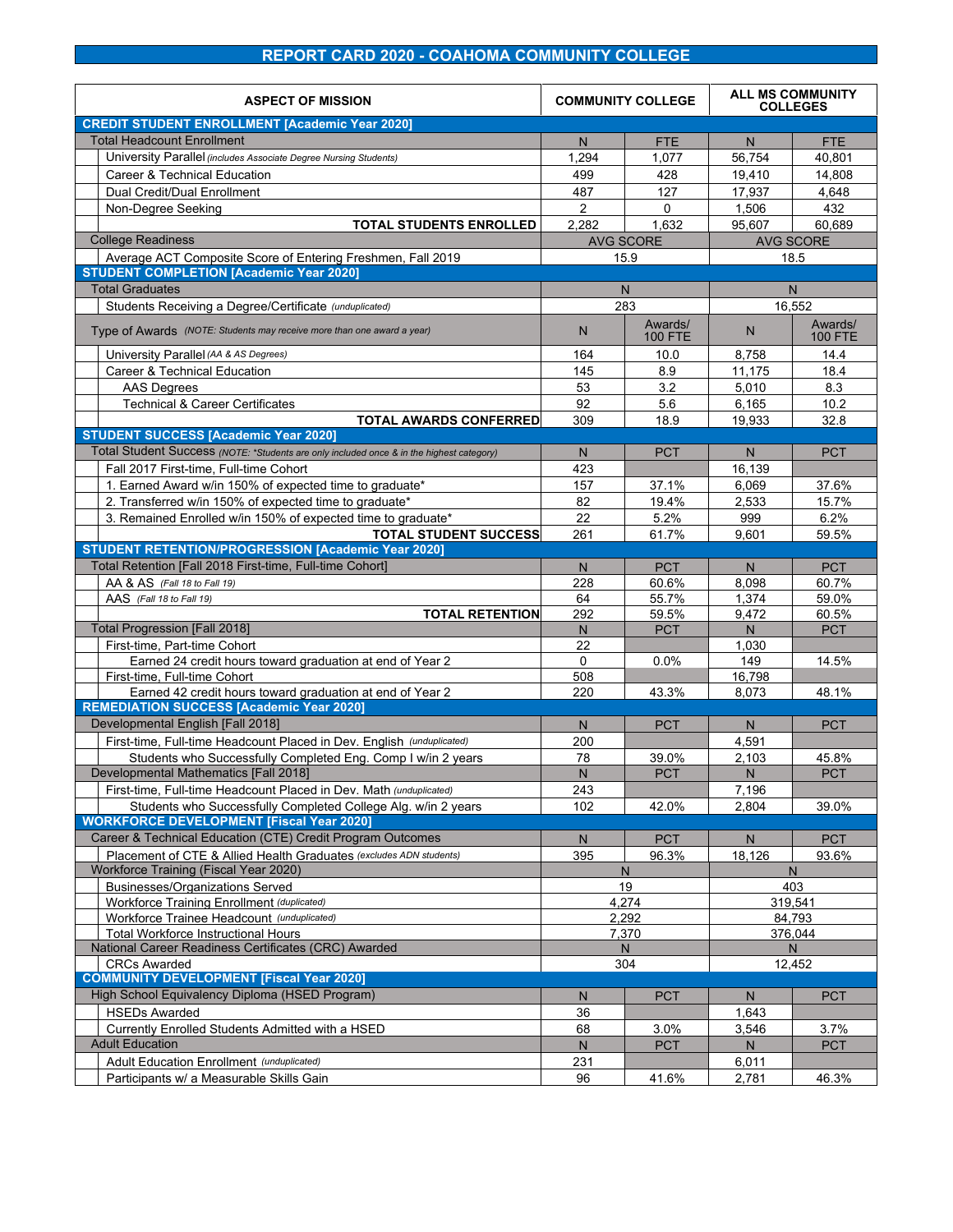### **REPORT CARD 2020 - COPIAH-LINCOLN COMMUNITY COLLEGE**

| <b>ASPECT OF MISSION</b>                                                                                    |                | <b>COMMUNITY COLLEGE</b>  | <b>ALL MS COMMUNITY</b><br><b>COLLEGES</b> |                           |
|-------------------------------------------------------------------------------------------------------------|----------------|---------------------------|--------------------------------------------|---------------------------|
| <b>CREDIT STUDENT ENROLLMENT [Academic Year 2020]</b>                                                       |                |                           |                                            |                           |
| <b>Total Headcount Enrollment</b>                                                                           | N              | <b>FTE</b>                | N                                          | <b>FTE</b>                |
| University Parallel (includes Associate Degree Nursing Students)                                            | 2,304          | 1,699                     | 56,754                                     | 40.801                    |
| Career & Technical Education                                                                                | 721            | 570                       | 19,410                                     | 14,808                    |
| Dual Credit/Dual Enrollment                                                                                 | 925            | 269                       | 17,937                                     | 4,648                     |
| Non-Degree Seeking                                                                                          | 35             | $\overline{4}$            | 1,506                                      | 432                       |
| <b>TOTAL STUDENTS ENROLLED</b>                                                                              | 3,985          | 2.542                     | 95,607                                     | 60,689                    |
| <b>College Readiness</b>                                                                                    |                | <b>AVG SCORE</b>          |                                            | <b>AVG SCORE</b>          |
| Average ACT Composite Score of Entering Freshmen, Fall 2019                                                 |                | 18.1                      |                                            | 18.5                      |
| <b>STUDENT COMPLETION [Academic Year 2020]</b>                                                              |                |                           |                                            |                           |
| <b>Total Graduates</b>                                                                                      |                | $\mathsf{N}$              |                                            | N                         |
| Students Receiving a Degree/Certificate (unduplicated)                                                      |                | 745                       |                                            | 16.552                    |
| Type of Awards (NOTE: Students may receive more than one award a year)                                      | N              | Awards/<br><b>100 FTE</b> | N                                          | Awards/<br><b>100 FTE</b> |
| University Parallel (AA & AS Degrees)                                                                       | 463            | 18.2                      | 8,758                                      | 14.4                      |
| Career & Technical Education                                                                                | 292            | 11.5                      | 11,175                                     | 18.4                      |
| <b>AAS Degrees</b>                                                                                          | 164            | 6.5                       | 5,010                                      | 8.3                       |
| <b>Technical &amp; Career Certificates</b>                                                                  | 128            | 5.0                       | 6,165                                      | 10.2                      |
| <b>TOTAL AWARDS CONFERRED</b>                                                                               | 755            | 29.7                      | 19,933                                     | 32.8                      |
| <b>STUDENT SUCCESS [Academic Year 2020]</b>                                                                 |                |                           |                                            |                           |
| Total Student Success (NOTE: *Students are only included once & in the highest category)                    | N              | <b>PCT</b>                | N                                          | <b>PCT</b>                |
| Fall 2017 First-time, Full-time Cohort                                                                      | 733            |                           | 16,139                                     |                           |
| 1. Earned Award w/in 150% of expected time to graduate*                                                     | 354            | 48.3%                     | 6,069                                      | 37.6%                     |
| 2. Transferred w/in 150% of expected time to graduate*                                                      | 112            | 15.3%                     | 2,533                                      | 15.7%                     |
| 3. Remained Enrolled w/in 150% of expected time to graduate*                                                | 25             | 3.4%                      | 999                                        | 6.2%                      |
| <b>TOTAL STUDENT SUCCESS</b><br><b>STUDENT RETENTION/PROGRESSION [Academic Year 2020]</b>                   | 491            | 67.0%                     | 9,601                                      | 59.5%                     |
| Total Retention [Fall 2018 First-time, Full-time Cohort]                                                    |                |                           |                                            |                           |
|                                                                                                             | N<br>373       | <b>PCT</b><br>65.8%       | N.                                         | <b>PCT</b>                |
| AA & AS (Fall 18 to Fall 19)<br>AAS (Fall 18 to Fall 19)                                                    | 87             | 70.7%                     | 8,098<br>1,374                             | 60.7%<br>59.0%            |
| <b>TOTAL RETENTION</b>                                                                                      | 460            | 66.7%                     | 9,472                                      | 60.5%                     |
| <b>Total Progression [Fall 2018]</b>                                                                        | N              | <b>PCT</b>                | N                                          | <b>PCT</b>                |
| First-time, Part-time Cohort                                                                                | 29             |                           | 1,030                                      |                           |
| Earned 24 credit hours toward graduation at end of Year 2                                                   | $\overline{2}$ | 6.9%                      | 149                                        | 14.5%                     |
| First-time, Full-time Cohort                                                                                | 730            |                           | 16,798                                     |                           |
| Earned 42 credit hours toward graduation at end of Year 2                                                   | 391            | 53.6%                     | 8,073                                      | 48.1%                     |
| <b>REMEDIATION SUCCESS [Academic Year 2020]</b>                                                             |                |                           |                                            |                           |
| Developmental English [Fall 2018]                                                                           | N              | <b>PCT</b>                | N.                                         | <b>PCT</b>                |
| First-time, Full-time Headcount Placed in Dev. English (unduplicated)                                       | 276            |                           | 4,591                                      |                           |
| Students who Successfully Completed Eng. Comp I w/in 2 years                                                | 169            | 61.2%                     | 2,103                                      | 45.8%                     |
| <b>Developmental Mathematics [Fall 2018]</b>                                                                | $\mathsf{N}$   | <b>PCT</b>                | N                                          | <b>PCT</b>                |
| First-time, Full-time Headcount Placed in Dev. Math (unduplicated)                                          | 345            |                           | 7,196                                      |                           |
| Students who Successfully Completed College Alg. w/in 2 years                                               | 213            | 61.7%                     | 2,804                                      | 39.0%                     |
| <b>WORKFORCE DEVELOPMENT [Fiscal Year 2020]</b>                                                             |                |                           |                                            |                           |
| Career & Technical Education (CTE) Credit Program Outcomes                                                  | N              | PCT                       | N                                          | <b>PCT</b>                |
| Placement of CTE & Allied Health Graduates (excludes ADN students)<br>Workforce Training (Fiscal Year 2020) | 537            | 93.4%<br>N                | 18,126                                     | 93.6%<br>N                |
| <b>Businesses/Organizations Served</b>                                                                      |                | 33                        |                                            | 403                       |
| Workforce Training Enrollment (duplicated)                                                                  |                | 56,211                    |                                            | 319,541                   |
| Workforce Trainee Headcount (unduplicated)                                                                  |                | 6,268                     |                                            | 84,793                    |
| <b>Total Workforce Instructional Hours</b>                                                                  |                | 10,540                    |                                            | 376,044                   |
| National Career Readiness Certificates (CRC) Awarded<br><b>CRCs Awarded</b>                                 |                | N                         |                                            | N                         |
| <b>COMMUNITY DEVELOPMENT [Fiscal Year 2020]</b>                                                             |                | 914                       |                                            | 12,452                    |
| High School Equivalency Diploma (HSED Program)                                                              | N              | <b>PCT</b>                | N                                          | <b>PCT</b>                |
| <b>HSEDs Awarded</b>                                                                                        | 64             |                           | 1,643                                      |                           |
| Currently Enrolled Students Admitted with a HSED                                                            | 128            | 3.2%                      | 3,546                                      | 3.7%                      |
| <b>Adult Education</b>                                                                                      | $\mathsf{N}$   | <b>PCT</b>                | $\mathsf{N}$                               | <b>PCT</b>                |
| Adult Education Enrollment (unduplicated)                                                                   | 204            |                           | 6,011                                      |                           |
| Participants w/ a Measurable Skills Gain                                                                    | 108            | 52.9%                     | 2,781                                      | 46.3%                     |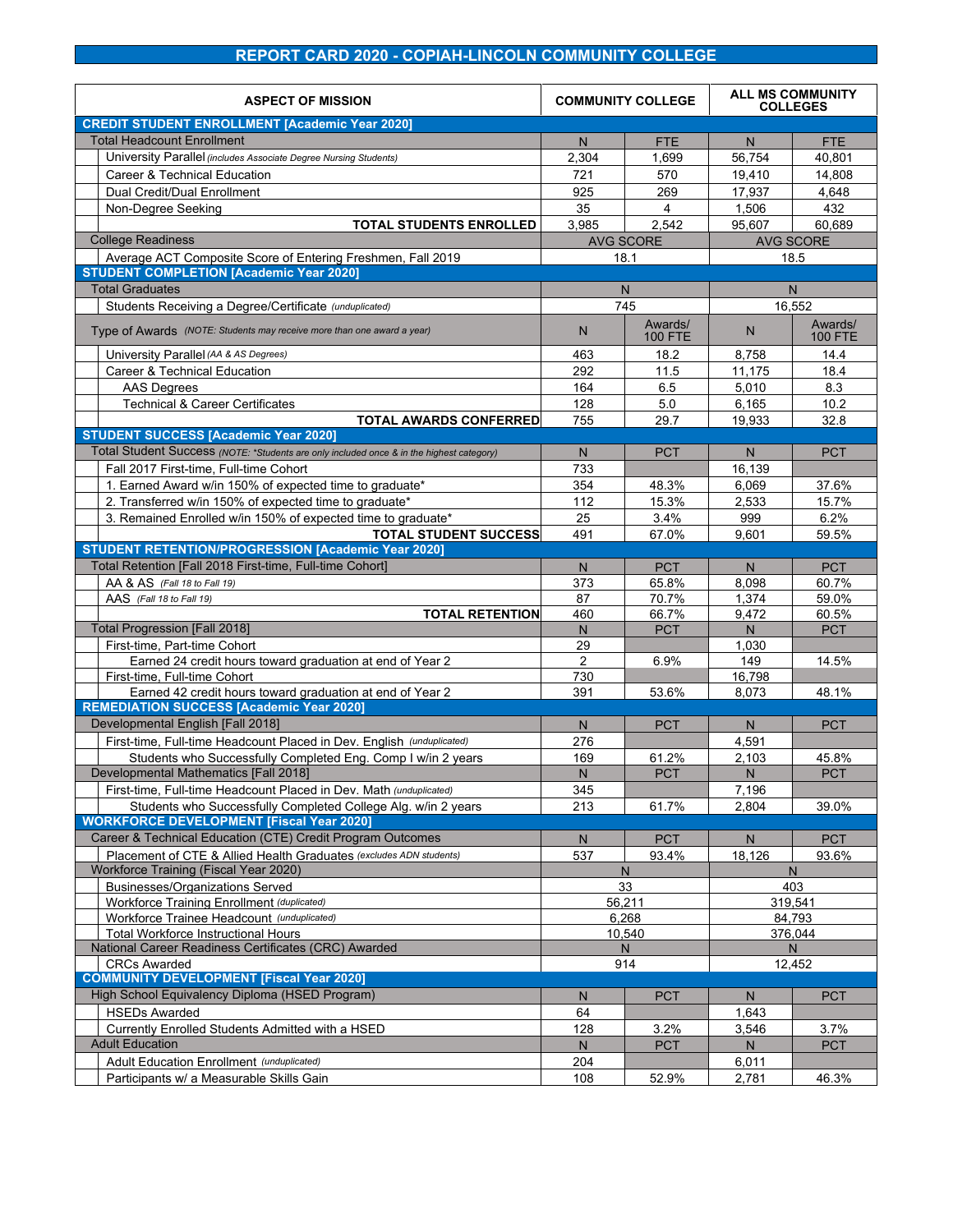### **REPORT CARD 2020 - EAST CENTRAL COMMUNITY COLLEGE**

| <b>ASPECT OF MISSION</b>                                                                                    | <b>COMMUNITY COLLEGE</b> |                           | <b>ALL MS COMMUNITY</b><br><b>COLLEGES</b> |                           |
|-------------------------------------------------------------------------------------------------------------|--------------------------|---------------------------|--------------------------------------------|---------------------------|
| <b>CREDIT STUDENT ENROLLMENT [Academic Year 2020]</b>                                                       |                          |                           |                                            |                           |
| <b>Total Headcount Enrollment</b>                                                                           | N                        | <b>FTE</b>                | N                                          | <b>FTE</b>                |
| University Parallel (includes Associate Degree Nursing Students)                                            | 1.577                    | 1,424                     | 56,754                                     | 40.801                    |
| Career & Technical Education                                                                                | 604                      | 505                       | 19,410                                     | 14,808                    |
| Dual Credit/Dual Enrollment                                                                                 | 631                      | 200                       | 17,937                                     | 4,648                     |
| Non-Degree Seeking                                                                                          | 128                      | 33                        | 1,506                                      | 432                       |
| <b>TOTAL STUDENTS ENROLLED</b>                                                                              | 2,940                    | 2,162                     | 95,607                                     | 60,689                    |
| <b>College Readiness</b>                                                                                    |                          | <b>AVG SCORE</b>          |                                            | <b>AVG SCORE</b>          |
| Average ACT Composite Score of Entering Freshmen, Fall 2019                                                 |                          | 18.8                      |                                            | 18.5                      |
| <b>STUDENT COMPLETION [Academic Year 2020]</b>                                                              |                          |                           |                                            |                           |
| <b>Total Graduates</b>                                                                                      |                          | N                         |                                            | N                         |
| Students Receiving a Degree/Certificate (unduplicated)                                                      |                          | 538                       |                                            | 16.552                    |
| Type of Awards (NOTE: Students may receive more than one award a year)                                      | N                        | Awards/<br><b>100 FTE</b> | N                                          | Awards/<br><b>100 FTE</b> |
| University Parallel (AA & AS Degrees)                                                                       | 319                      | 14.8                      | 8,758                                      | 14.4                      |
| Career & Technical Education                                                                                | 233                      | 10.8                      | 11,175                                     | 18.4                      |
| <b>AAS Degrees</b>                                                                                          | 129                      | 6.0                       | 5,010                                      | 8.3                       |
| <b>Technical &amp; Career Certificates</b>                                                                  | 104                      | 4.8                       | 6,165                                      | 10.2                      |
| <b>TOTAL AWARDS CONFERRED</b>                                                                               | 552                      | 25.5                      | 19,933                                     | 32.8                      |
| <b>STUDENT SUCCESS [Academic Year 2020]</b>                                                                 |                          |                           |                                            |                           |
| Total Student Success (NOTE: *Students are only included once & in the highest category)                    | N                        | <b>PCT</b>                | N                                          | <b>PCT</b>                |
| Fall 2017 First-time, Full-time Cohort                                                                      | 815                      |                           | 16,139                                     |                           |
| 1. Earned Award w/in 150% of expected time to graduate*                                                     | 306                      | 37.5%                     | 6,069                                      | 37.6%                     |
| 2. Transferred w/in 150% of expected time to graduate*                                                      | 99                       | 12.1%                     | 2,533                                      | 15.7%                     |
| 3. Remained Enrolled w/in 150% of expected time to graduate*                                                | 42                       | 5.2%                      | 999                                        | 6.2%                      |
| <b>TOTAL STUDENT SUCCESS</b>                                                                                | 447                      | 54.8%                     | 9,601                                      | 59.5%                     |
| <b>STUDENT RETENTION/PROGRESSION [Academic Year 2020]</b>                                                   |                          |                           |                                            |                           |
| Total Retention [Fall 2018 First-time, Full-time Cohort]                                                    | N                        | <b>PCT</b>                | N.                                         | <b>PCT</b>                |
| AA & AS (Fall 18 to Fall 19)                                                                                | 292                      | 58.9%                     | 8,098                                      | 60.7%                     |
| AAS (Fall 18 to Fall 19)<br><b>TOTAL RETENTION</b>                                                          | 82<br>374                | 47.1%<br>55.8%            | 1,374                                      | 59.0%<br>60.5%            |
| <b>Total Progression [Fall 2018]</b>                                                                        | N                        | <b>PCT</b>                | 9,472<br>N                                 | <b>PCT</b>                |
| First-time, Part-time Cohort                                                                                | 21                       |                           | 1,030                                      |                           |
| Earned 24 credit hours toward graduation at end of Year 2                                                   | 3                        | 14.3%                     | 149                                        | 14.5%                     |
| First-time, Full-time Cohort                                                                                | 709                      |                           | 16,798                                     |                           |
| Earned 42 credit hours toward graduation at end of Year 2                                                   | 338                      | 47.7%                     | 8,073                                      | 48.1%                     |
| <b>REMEDIATION SUCCESS [Academic Year 2020]</b>                                                             |                          |                           |                                            |                           |
| Developmental English [Fall 2018]                                                                           | N                        | <b>PCT</b>                | N.                                         | <b>PCT</b>                |
| First-time, Full-time Headcount Placed in Dev. English (unduplicated)                                       | 149                      |                           | 4,591                                      |                           |
| Students who Successfully Completed Eng. Comp I w/in 2 years                                                | 45                       | 30.2%                     | 2,103                                      | 45.8%                     |
| <b>Developmental Mathematics [Fall 2018]</b>                                                                | ${\sf N}$                | <b>PCT</b>                | N.                                         | <b>PCT</b>                |
| First-time, Full-time Headcount Placed in Dev. Math (unduplicated)                                          | 177                      |                           | 7,196                                      |                           |
| Students who Successfully Completed College Alg. w/in 2 years                                               | 81                       | 45.8%                     | 2,804                                      | 39.0%                     |
| <b>WORKFORCE DEVELOPMENT [Fiscal Year 2020]</b>                                                             |                          |                           |                                            |                           |
| Career & Technical Education (CTE) Credit Program Outcomes                                                  | N                        | PCT                       | N                                          | <b>PCT</b>                |
| Placement of CTE & Allied Health Graduates (excludes ADN students)<br>Workforce Training (Fiscal Year 2020) | 434                      | 95.8%<br>N                | 18,126                                     | 93.6%<br>N                |
| <b>Businesses/Organizations Served</b>                                                                      |                          | 26                        |                                            | 403                       |
| Workforce Training Enrollment (duplicated)                                                                  |                          | 15,139                    |                                            | 319,541                   |
| Workforce Trainee Headcount (unduplicated)                                                                  |                          | 7,092                     |                                            | 84,793                    |
| <b>Total Workforce Instructional Hours</b>                                                                  |                          | 13,196                    |                                            | 376,044                   |
| National Career Readiness Certificates (CRC) Awarded                                                        |                          | N                         |                                            | N                         |
| <b>CRCs Awarded</b><br><b>COMMUNITY DEVELOPMENT [Fiscal Year 2020]</b>                                      |                          | 461                       |                                            | 12,452                    |
| High School Equivalency Diploma (HSED Program)                                                              |                          |                           |                                            |                           |
|                                                                                                             | N                        | <b>PCT</b>                | N                                          | <b>PCT</b>                |
| <b>HSEDs Awarded</b>                                                                                        | 97                       |                           | 1,643                                      |                           |
| Currently Enrolled Students Admitted with a HSED<br><b>Adult Education</b>                                  | 86                       | 2.9%                      | 3,546                                      | 3.7%                      |
|                                                                                                             | $\mathsf{N}$             | <b>PCT</b>                | $\mathsf{N}$                               | <b>PCT</b>                |
| Adult Education Enrollment (unduplicated)                                                                   | 399                      |                           | 6,011                                      |                           |
| Participants w/ a Measurable Skills Gain                                                                    | 156                      | 39.1%                     | 2,781                                      | 46.3%                     |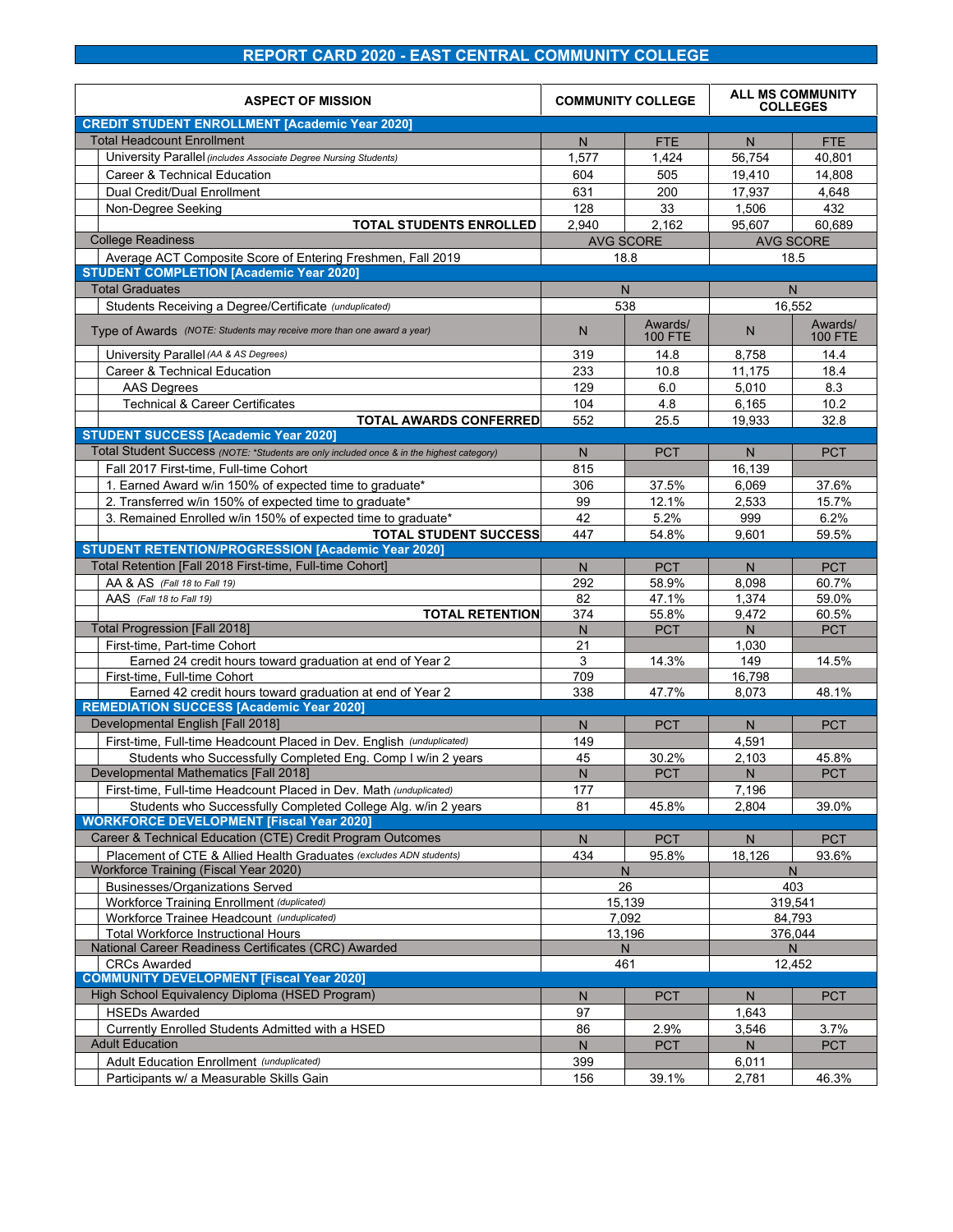### **REPORT CARD 2020 - EAST MISSISSIPPI COMMUNITY COLLEGE**

| <b>ASPECT OF MISSION</b>                                                                 | <b>COMMUNITY COLLEGE</b> |                | <b>ALL MS COMMUNITY</b><br><b>COLLEGES</b> |                  |
|------------------------------------------------------------------------------------------|--------------------------|----------------|--------------------------------------------|------------------|
| <b>CREDIT STUDENT ENROLLMENT [Academic Year 2020]</b>                                    |                          |                |                                            |                  |
| <b>Total Headcount Enrollment</b>                                                        | N                        | <b>FTE</b>     | N                                          | <b>FTE</b>       |
| University Parallel (includes Associate Degree Nursing Students)                         | 3.048                    | 2,120          | 56,754                                     | 40.801           |
| Career & Technical Education                                                             | 998                      | 796            | 19,410                                     | 14,808           |
| Dual Credit/Dual Enrollment                                                              | 976                      | 313            | 17,937                                     | 4,648            |
| Non-Degree Seeking                                                                       | 144                      | 34             | 1,506                                      | 432              |
| <b>TOTAL STUDENTS ENROLLED</b>                                                           | 5,166                    | 3,263          | 95,607                                     | 60,689           |
| <b>College Readiness</b>                                                                 | <b>AVG SCORE</b>         |                |                                            | <b>AVG SCORE</b> |
| Average ACT Composite Score of Entering Freshmen, Fall 2019                              |                          | 19.0           |                                            | 18.5             |
| <b>STUDENT COMPLETION [Academic Year 2020]</b>                                           |                          |                |                                            |                  |
| <b>Total Graduates</b>                                                                   | $\mathsf{N}$             |                |                                            | N                |
| Students Receiving a Degree/Certificate (unduplicated)                                   |                          | 968            |                                            | 16,552           |
|                                                                                          |                          | Awards/        |                                            | Awards/          |
| Type of Awards (NOTE: Students may receive more than one award a year)                   | N                        | <b>100 FTE</b> | N                                          | <b>100 FTE</b>   |
| University Parallel (AA & AS Degrees)                                                    | 611                      | 18.7           | 8,758                                      | 14.4             |
| Career & Technical Education                                                             | 465                      | 14.3           | 11,175                                     | 18.4             |
| <b>AAS Degrees</b>                                                                       | 204                      | 6.3            | 5,010                                      | 8.3              |
| <b>Technical &amp; Career Certificates</b>                                               | 261                      | 8.0            | 6,165                                      | 10.2             |
| <b>TOTAL AWARDS CONFERRED</b>                                                            | 1,076                    | 33.0           | 19.933                                     | 32.8             |
| <b>STUDENT SUCCESS [Academic Year 2020]</b>                                              |                          |                |                                            |                  |
| Total Student Success (NOTE: *Students are only included once & in the highest category) | N                        | <b>PCT</b>     | N                                          | <b>PCT</b>       |
| Fall 2017 First-time, Full-time Cohort                                                   | 686                      |                | 16,139                                     |                  |
| 1. Earned Award w/in 150% of expected time to graduate*                                  | 234                      | 34.1%          | 6,069                                      | 37.6%            |
| 2. Transferred w/in 150% of expected time to graduate*                                   | 117                      | 17.1%          | 2,533                                      | 15.7%            |
| 3. Remained Enrolled w/in 150% of expected time to graduate*                             | 22                       | 3.2%           | 999                                        | 6.2%             |
| <b>TOTAL STUDENT SUCCESS</b>                                                             | 373                      | 54.4%          | 9,601                                      | 59.5%            |
| <b>STUDENT RETENTION/PROGRESSION [Academic Year 2020]</b>                                |                          |                |                                            |                  |
| Total Retention [Fall 2018 First-time, Full-time Cohort]                                 | N                        | <b>PCT</b>     | N.                                         | <b>PCT</b>       |
| AA & AS (Fall 18 to Fall 19)                                                             | 401                      | 60.6%          | 8.098                                      | 60.7%            |
| AAS (Fall 18 to Fall 19)                                                                 | 58                       | 59.8%          | 1,374                                      | 59.0%            |
| <b>TOTAL RETENTION</b>                                                                   | 459                      | 60.5%          | 9,472                                      | 60.5%            |
| <b>Total Progression [Fall 2018]</b>                                                     | N                        | <b>PCT</b>     | N.                                         | <b>PCT</b>       |
| First-time, Part-time Cohort                                                             | 41                       |                | 1,030                                      |                  |
| Earned 24 credit hours toward graduation at end of Year 2                                | 3                        | 7.3%           | 149                                        | 14.5%            |
| First-time, Full-time Cohort                                                             | 861                      |                | 16,798                                     |                  |
| Earned 42 credit hours toward graduation at end of Year 2                                | 376                      | 43.7%          | 8,073                                      | 48.1%            |
| <b>REMEDIATION SUCCESS [Academic Year 2020]</b>                                          |                          |                |                                            |                  |
| Developmental English [Fall 2018]                                                        | N                        | <b>PCT</b>     | N.                                         | <b>PCT</b>       |
| First-time, Full-time Headcount Placed in Dev. English (unduplicated)                    | 245                      |                | 4.591                                      |                  |
| Students who Successfully Completed Eng. Comp I w/in 2 years                             | 88                       | 35.9%          | 2,103                                      | 45.8%            |
| Developmental Mathematics [Fall 2018]                                                    | N.                       | <b>PCT</b>     | N.                                         | <b>PCT</b>       |
| First-time, Full-time Headcount Placed in Dev. Math (unduplicated)                       | 404                      |                | 7,196                                      |                  |
| Students who Successfully Completed College Alg. w/in 2 years                            | 173                      | 42.8%          | 2,804                                      | 39.0%            |
| <b>WORKFORCE DEVELOPMENT [Fiscal Year 2020]</b>                                          |                          |                |                                            |                  |
| Career & Technical Education (CTE) Credit Program Outcomes                               | N                        | PCT            | N.                                         | <b>PCT</b>       |
| Placement of CTE & Allied Health Graduates (excludes ADN students)                       | 653                      | 94.2%          | 18,126                                     | 93.6%            |
| Workforce Training (Fiscal Year 2020)                                                    |                          | N              |                                            | N                |
| <b>Businesses/Organizations Served</b>                                                   |                          | 9              |                                            | 403              |
| Workforce Training Enrollment (duplicated)                                               |                          | 6,428          |                                            | 319,541          |
| Workforce Trainee Headcount (unduplicated)                                               |                          | 2,839          |                                            | 84.793           |
| <b>Total Workforce Instructional Hours</b>                                               |                          | 6,753          |                                            | 376,044          |
| National Career Readiness Certificates (CRC) Awarded                                     |                          | N              |                                            | N                |
| <b>CRCs Awarded</b>                                                                      |                          | 1,010          |                                            | 12,452           |
| <b>COMMUNITY DEVELOPMENT [Fiscal Year 2020]</b>                                          |                          |                |                                            |                  |
| High School Equivalency Diploma (HSED Program)                                           | N                        | <b>PCT</b>     | N                                          | <b>PCT</b>       |
| <b>HSEDs Awarded</b>                                                                     | 58                       |                | 1,643                                      |                  |
| Currently Enrolled Students Admitted with a HSED                                         | 120                      | 2.3%           | 3,546                                      | 3.7%             |
| <b>Adult Education</b>                                                                   | N                        | <b>PCT</b>     | N                                          | <b>PCT</b>       |
| Adult Education Enrollment (unduplicated)                                                | 277                      |                | 6,011                                      |                  |
| Participants w/ a Measurable Skills Gain                                                 | 135                      | 48.7%          | 2,781                                      | 46.3%            |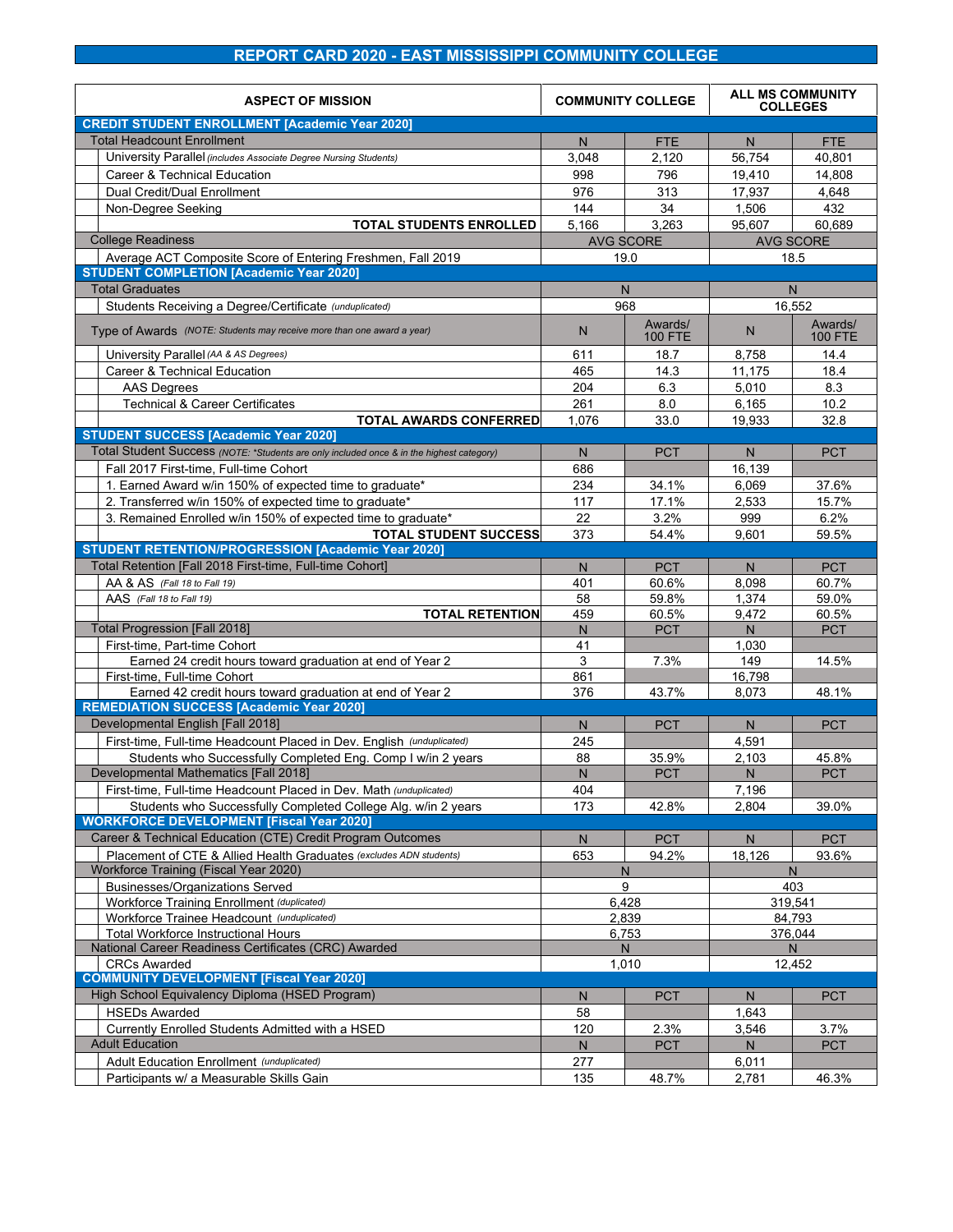### **REPORT CARD 2020 - HINDS COMMUNITY COLLEGE**

| <b>ASPECT OF MISSION</b>                                                                                                              | <b>COMMUNITY COLLEGE</b> |                           | <b>ALL MS COMMUNITY</b><br><b>COLLEGES</b> |                           |
|---------------------------------------------------------------------------------------------------------------------------------------|--------------------------|---------------------------|--------------------------------------------|---------------------------|
| <b>CREDIT STUDENT ENROLLMENT [Academic Year 2020]</b>                                                                                 |                          |                           |                                            |                           |
| <b>Total Headcount Enrollment</b>                                                                                                     | N                        | FTE                       | N                                          | <b>FTE</b>                |
| University Parallel (includes Associate Degree Nursing Students)                                                                      | 7,249                    | 5,225                     | 56,754                                     | 40,801                    |
| Career & Technical Education                                                                                                          | 4,161                    | 2,799                     | 19,410                                     | 14,808                    |
| Dual Credit/Dual Enrollment                                                                                                           | 4,115                    | 1,083                     | 17,937                                     | 4,648                     |
| Non-Degree Seeking                                                                                                                    | 662                      | 259                       | 1,506                                      | 432                       |
| <b>TOTAL STUDENTS ENROLLED</b>                                                                                                        | 16,187                   | 9,366                     | 95,607                                     | 60,689                    |
| <b>College Readiness</b>                                                                                                              |                          | <b>AVG SCORE</b>          | <b>AVG SCORE</b>                           |                           |
| Average ACT Composite Score of Entering Freshmen, Fall 2019                                                                           |                          | 17.8                      |                                            | 18.5                      |
| <b>STUDENT COMPLETION [Academic Year 2020]</b>                                                                                        |                          |                           |                                            |                           |
| <b>Total Graduates</b>                                                                                                                |                          | N.                        |                                            | N.                        |
| Students Receiving a Degree/Certificate (unduplicated)                                                                                |                          | 3,113                     | 16,552                                     |                           |
| Type of Awards (NOTE: Students may receive more than one award a year)                                                                | N                        | Awards/<br><b>100 FTE</b> | N                                          | Awards/<br><b>100 FTE</b> |
| University Parallel (AA & AS Degrees)                                                                                                 | 987                      | 10.5                      | 8,758                                      | 14.4                      |
| <b>Career &amp; Technical Education</b>                                                                                               | 3,078                    | 32.9                      | 11,175                                     | 18.4                      |
| <b>AAS Degrees</b>                                                                                                                    | 740                      | 7.9                       | 5,010                                      | 8.3                       |
| <b>Technical &amp; Career Certificates</b>                                                                                            | 2,338                    | 25.0                      | 6,165                                      | 10.2                      |
| <b>TOTAL AWARDS CONFERRED</b>                                                                                                         | 4,065                    | 43.4                      | 19.933                                     | 32.8                      |
| <b>STUDENT SUCCESS [Academic Year 2020]</b>                                                                                           |                          |                           |                                            |                           |
| Total Student Success (NOTE: *Students are only included once & in the highest category)                                              | N                        | <b>PCT</b>                | N.                                         | <b>PCT</b>                |
| Fall 2017 First-time, Full-time Cohort                                                                                                | 2,295                    |                           | 16.139                                     |                           |
| 1. Earned Award w/in 150% of expected time to graduate*                                                                               | 831                      | 36.2%                     | 6,069                                      | 37.6%                     |
| 2. Transferred w/in 150% of expected time to graduate*                                                                                | 375                      | 16.3%                     | 2,533                                      | 15.7%                     |
| 3. Remained Enrolled w/in 150% of expected time to graduate*                                                                          | 170                      | 7.4%                      | 999                                        | 6.2%                      |
| <b>TOTAL STUDENT SUCCESS</b>                                                                                                          | 1,376                    | 60.0%                     | 9,601                                      | 59.5%                     |
| <b>STUDENT RETENTION/PROGRESSION [Academic Year 2020]</b>                                                                             |                          |                           |                                            |                           |
| Total Retention [Fall 2018 First-time, Full-time Cohort]                                                                              | N                        | <b>PCT</b>                | N                                          | <b>PCT</b>                |
| AA & AS (Fall 18 to Fall 19)                                                                                                          | 1,108                    | 58.7%                     | 8.098                                      | 60.7%                     |
| AAS (Fall 18 to Fall 19)                                                                                                              | 95                       | 60.5%                     | 1,374                                      | 59.0%                     |
| <b>TOTAL RETENTION</b>                                                                                                                | 1,203                    | 58.8%                     | 9,472                                      | 60.5%                     |
| <b>Total Progression [Fall 2018]</b>                                                                                                  | N                        | <b>PCT</b>                | N.                                         | <b>PCT</b>                |
| First-time, Part-time Cohort                                                                                                          | 245                      |                           | 1,030                                      |                           |
| Earned 24 credit hours toward graduation at end of Year 2                                                                             | 40                       | 16.3%                     | 149                                        | 14.5%                     |
| First-time, Full-time Cohort                                                                                                          | 2,474                    |                           | 16,798                                     |                           |
| Earned 42 credit hours toward graduation at end of Year 2<br><b>REMEDIATION SUCCESS [Academic Year 2020]</b>                          | 1.009                    | 40.8%                     | 8,073                                      | 48.1%                     |
| Developmental English [Fall 2018]                                                                                                     |                          |                           |                                            |                           |
|                                                                                                                                       | N                        | <b>PCT</b>                | N.                                         | <b>PCT</b>                |
| First-time, Full-time Headcount Placed in Dev. English (unduplicated)<br>Students who Successfully Completed Eng. Comp I w/in 2 years | 847                      |                           | 4,591                                      |                           |
| Developmental Mathematics [Fall 2018]                                                                                                 | 345                      | 40.7%<br><b>PCT</b>       | 2,103                                      | 45.8%                     |
|                                                                                                                                       | N                        |                           | N.                                         | PCT                       |
| First-time, Full-time Headcount Placed in Dev. Math (unduplicated)                                                                    | 1,298                    |                           | 7,196                                      |                           |
| Students who Successfully Completed College Alg. w/in 2 years<br><b>WORKFORCE DEVELOPMENT [Fiscal Year 2020]</b>                      | 383                      | 29.5%                     | 2,804                                      | 39.0%                     |
| Career & Technical Education (CTE) Credit Program Outcomes                                                                            | N                        | <b>PCT</b>                | N                                          | <b>PCT</b>                |
| Placement of CTE & Allied Health Graduates (excludes ADN students)                                                                    | 4,387                    | 94.0%                     | 18,126                                     | 93.6%                     |
| Workforce Training (Fiscal Year 2020)                                                                                                 |                          | N                         | N                                          |                           |
| <b>Businesses/Organizations Served</b>                                                                                                |                          | 26                        |                                            | 403                       |
| Workforce Training Enrollment (duplicated)                                                                                            |                          | 11,388                    | 319,541                                    |                           |
| Workforce Trainee Headcount (unduplicated)<br><b>Total Workforce Instructional Hours</b>                                              |                          | 4,234<br>15,983           |                                            | 84,793<br>376,044         |
| National Career Readiness Certificates (CRC) Awarded                                                                                  |                          | Ν                         | N                                          |                           |
| <b>CRCs Awarded</b>                                                                                                                   |                          | 2,649                     |                                            | 12,452                    |
| <b>COMMUNITY DEVELOPMENT [Fiscal Year 2020]</b>                                                                                       |                          |                           |                                            |                           |
| High School Equivalency Diploma (HSED Program)                                                                                        | N                        | <b>PCT</b>                | N                                          | <b>PCT</b>                |
| <b>HSEDs Awarded</b>                                                                                                                  | 81                       |                           | 1,643                                      |                           |
| Currently Enrolled Students Admitted with a HSED                                                                                      | 605                      | 3.7%                      | 3,546                                      | 3.7%                      |
| <b>Adult Education</b>                                                                                                                | $\mathsf{N}$             | <b>PCT</b>                | N.                                         | <b>PCT</b>                |
| Adult Education Enrollment (unduplicated)                                                                                             | 569                      |                           | 6,011                                      |                           |
| Participants w/ a Measurable Skills Gain                                                                                              | 279                      | 49.0%                     | 2,781                                      | 46.3%                     |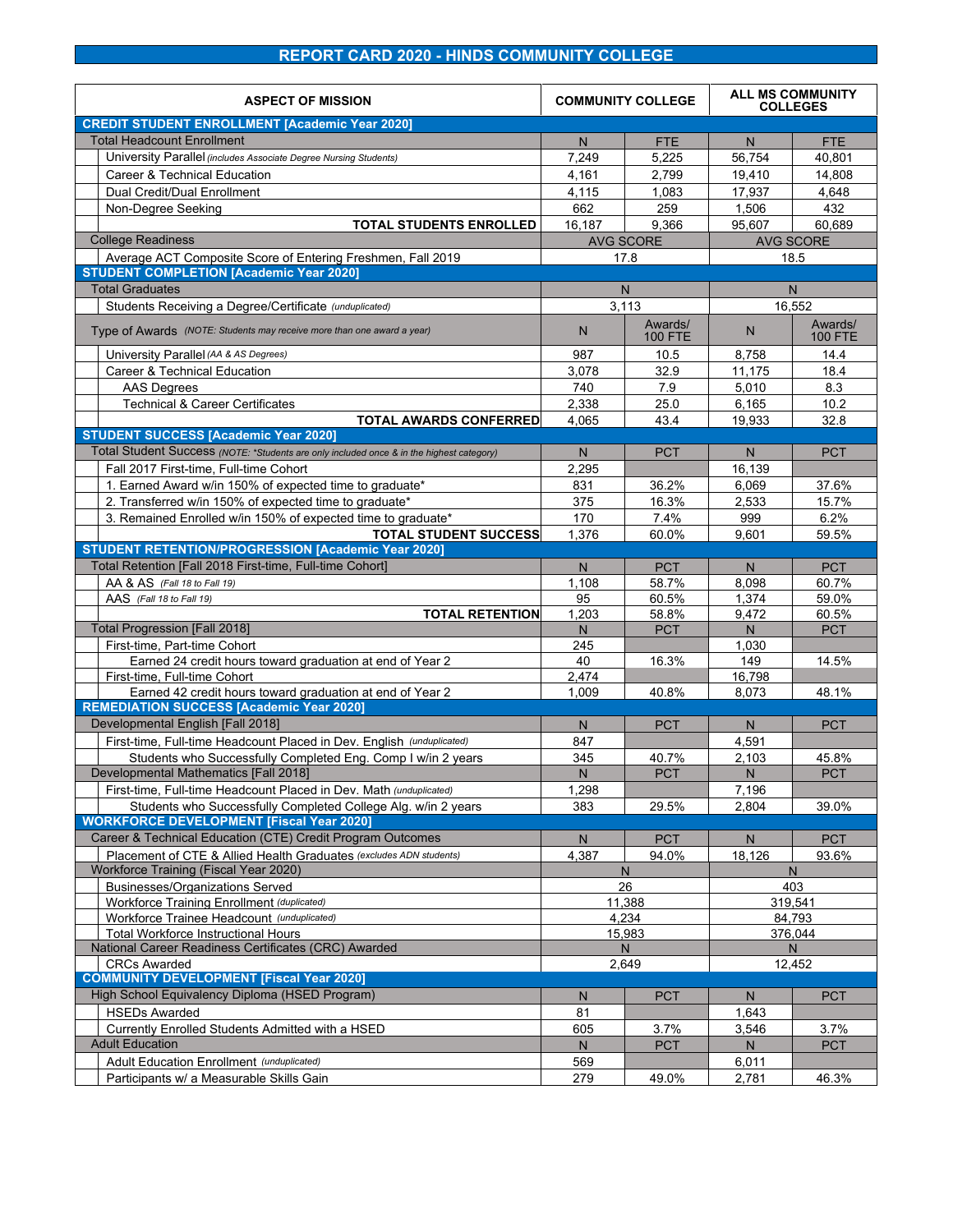### **REPORT CARD 2020 - HOLMES COMMUNITY COLLEGE**

| <b>ASPECT OF MISSION</b>                                                                                    |                | <b>COMMUNITY COLLEGE</b>  | <b>ALL MS COMMUNITY</b><br><b>COLLEGES</b> |                           |
|-------------------------------------------------------------------------------------------------------------|----------------|---------------------------|--------------------------------------------|---------------------------|
| <b>CREDIT STUDENT ENROLLMENT [Academic Year 2020]</b>                                                       |                |                           |                                            |                           |
| <b>Total Headcount Enrollment</b>                                                                           | N              | <b>FTE</b>                | N                                          | <b>FTE</b>                |
| University Parallel (includes Associate Degree Nursing Students)                                            | 6,154          | 3,798                     | 56,754                                     | 40,801                    |
| Career & Technical Education                                                                                | 1,357          | 963                       | 19,410                                     | 14,808                    |
| Dual Credit/Dual Enrollment                                                                                 | 1.077          | 284                       | 17,937                                     | 4,648                     |
| Non-Degree Seeking                                                                                          | $\mathbf 0$    | $\Omega$                  | 1,506                                      | 432                       |
| <b>TOTAL STUDENTS ENROLLED</b>                                                                              | 8,588          | 5.045                     | 95,607                                     | 60,689                    |
| <b>College Readiness</b>                                                                                    |                | <b>AVG SCORE</b>          |                                            | <b>AVG SCORE</b>          |
| Average ACT Composite Score of Entering Freshmen, Fall 2019                                                 |                | 18.7                      |                                            | 18.5                      |
| <b>STUDENT COMPLETION [Academic Year 2020]</b>                                                              |                |                           |                                            |                           |
| <b>Total Graduates</b>                                                                                      |                | N                         |                                            | N                         |
| Students Receiving a Degree/Certificate (unduplicated)                                                      |                | 1.376                     |                                            | 16.552                    |
| Type of Awards (NOTE: Students may receive more than one award a year)                                      | N              | Awards/<br><b>100 FTE</b> | N                                          | Awards/<br><b>100 FTE</b> |
| University Parallel (AA & AS Degrees)                                                                       | 807            | 16.0                      | 8,758                                      | 14.4                      |
| Career & Technical Education                                                                                | 743            | 14.7                      | 11,175                                     | 18.4                      |
| <b>AAS Degrees</b>                                                                                          | 309            | 6.1                       | 5,010                                      | 8.3                       |
| <b>Technical &amp; Career Certificates</b>                                                                  | 434            | 8.6                       | 6,165                                      | 10.2                      |
| <b>TOTAL AWARDS CONFERRED</b>                                                                               | 1,550          | 30.7                      | 19,933                                     | 32.8                      |
| <b>STUDENT SUCCESS [Academic Year 2020]</b>                                                                 |                |                           |                                            |                           |
| Total Student Success (NOTE: *Students are only included once & in the highest category)                    | N              | <b>PCT</b>                | N                                          | <b>PCT</b>                |
| Fall 2017 First-time, Full-time Cohort                                                                      | 1,144          |                           | 16,139                                     |                           |
| 1. Earned Award w/in 150% of expected time to graduate*                                                     | 449            | 39.2%                     | 6,069                                      | 37.6%                     |
| 2. Transferred w/in 150% of expected time to graduate*                                                      | 197            | 17.2%                     | 2.533                                      | 15.7%                     |
| 3. Remained Enrolled w/in 150% of expected time to graduate*                                                | 58             | 5.1%                      | 999                                        | 6.2%                      |
| <b>TOTAL STUDENT SUCCESS</b><br><b>STUDENT RETENTION/PROGRESSION [Academic Year 2020]</b>                   | 704            | 61.5%                     | 9,601                                      | 59.5%                     |
| Total Retention [Fall 2018 First-time, Full-time Cohort]                                                    |                |                           |                                            |                           |
| AA & AS (Fall 18 to Fall 19)                                                                                | N<br>562       | <b>PCT</b><br>54.5%       | N<br>8,098                                 | <b>PCT</b><br>60.7%       |
| AAS (Fall 18 to Fall 19)                                                                                    | 74             | 41.3%                     | 1,374                                      | 59.0%                     |
| <b>TOTAL RETENTION</b>                                                                                      | 636            | 52.6%                     | 9,472                                      | 60.5%                     |
| <b>Total Progression [Fall 2018]</b>                                                                        | N              | <b>PCT</b>                | N                                          | <b>PCT</b>                |
| First-time, Part-time Cohort                                                                                | 94             |                           | 1,030                                      |                           |
| Earned 24 credit hours toward graduation at end of Year 2                                                   | $\overline{7}$ | 7.4%                      | 149                                        | 14.5%                     |
| First-time, Full-time Cohort                                                                                | 1,234          |                           | 16,798                                     |                           |
| Earned 42 credit hours toward graduation at end of Year 2                                                   | 519            | 42.1%                     | 8,073                                      | 48.1%                     |
| <b>REMEDIATION SUCCESS [Academic Year 2020]</b>                                                             |                |                           |                                            |                           |
| Developmental English [Fall 2018]                                                                           | N.             | <b>PCT</b>                | N.                                         | <b>PCT</b>                |
| First-time, Full-time Headcount Placed in Dev. English (unduplicated)                                       | 390            |                           | 4,591                                      |                           |
| Students who Successfully Completed Eng. Comp I w/in 2 years                                                | 141            | 36.2%                     | 2,103                                      | 45.8%                     |
| Developmental Mathematics [Fall 2018]                                                                       | ${\sf N}$      | <b>PCT</b>                | ${\sf N}$                                  | <b>PCT</b>                |
| First-time, Full-time Headcount Placed in Dev. Math (unduplicated)                                          | 615            |                           | 7,196                                      |                           |
| Students who Successfully Completed College Alg. w/in 2 years                                               | 236            | 38.4%                     | 2,804                                      | 39.0%                     |
| <b>WORKFORCE DEVELOPMENT [Fiscal Year 2020]</b>                                                             |                |                           |                                            |                           |
| Career & Technical Education (CTE) Credit Program Outcomes                                                  | N              | <b>PCT</b>                | N                                          | <b>PCT</b>                |
| Placement of CTE & Allied Health Graduates (excludes ADN students)<br>Workforce Training (Fiscal Year 2020) | 684            | 89.8%<br>N                | 18,126                                     | 93.6%<br>N                |
| <b>Businesses/Organizations Served</b>                                                                      |                | 25                        |                                            | 403                       |
| Workforce Training Enrollment (duplicated)                                                                  |                | 14,580                    |                                            | 319,541                   |
| Workforce Trainee Headcount (unduplicated)                                                                  |                | 7,784                     |                                            | 84,793                    |
| <b>Total Workforce Instructional Hours</b><br>National Career Readiness Certificates (CRC) Awarded          |                | 21,475                    |                                            | 376,044                   |
| <b>CRCs Awarded</b>                                                                                         |                | N<br>535                  |                                            | N<br>12,452               |
| <b>COMMUNITY DEVELOPMENT [Fiscal Year 2020]</b>                                                             |                |                           |                                            |                           |
| High School Equivalency Diploma (HSED Program)                                                              | N              | <b>PCT</b>                | N.                                         | <b>PCT</b>                |
| <b>HSEDs Awarded</b>                                                                                        | 72             |                           | 1,643                                      |                           |
| Currently Enrolled Students Admitted with a HSED                                                            | 307            | 3.6%                      | 3,546                                      | 3.7%                      |
| <b>Adult Education</b>                                                                                      | $\mathsf{N}$   | <b>PCT</b>                | N                                          | <b>PCT</b>                |
| Adult Education Enrollment (unduplicated)                                                                   | 226            |                           | 6,011                                      |                           |
| Participants w/ a Measurable Skills Gain                                                                    | 111            | 49.1%                     | 2,781                                      | 46.3%                     |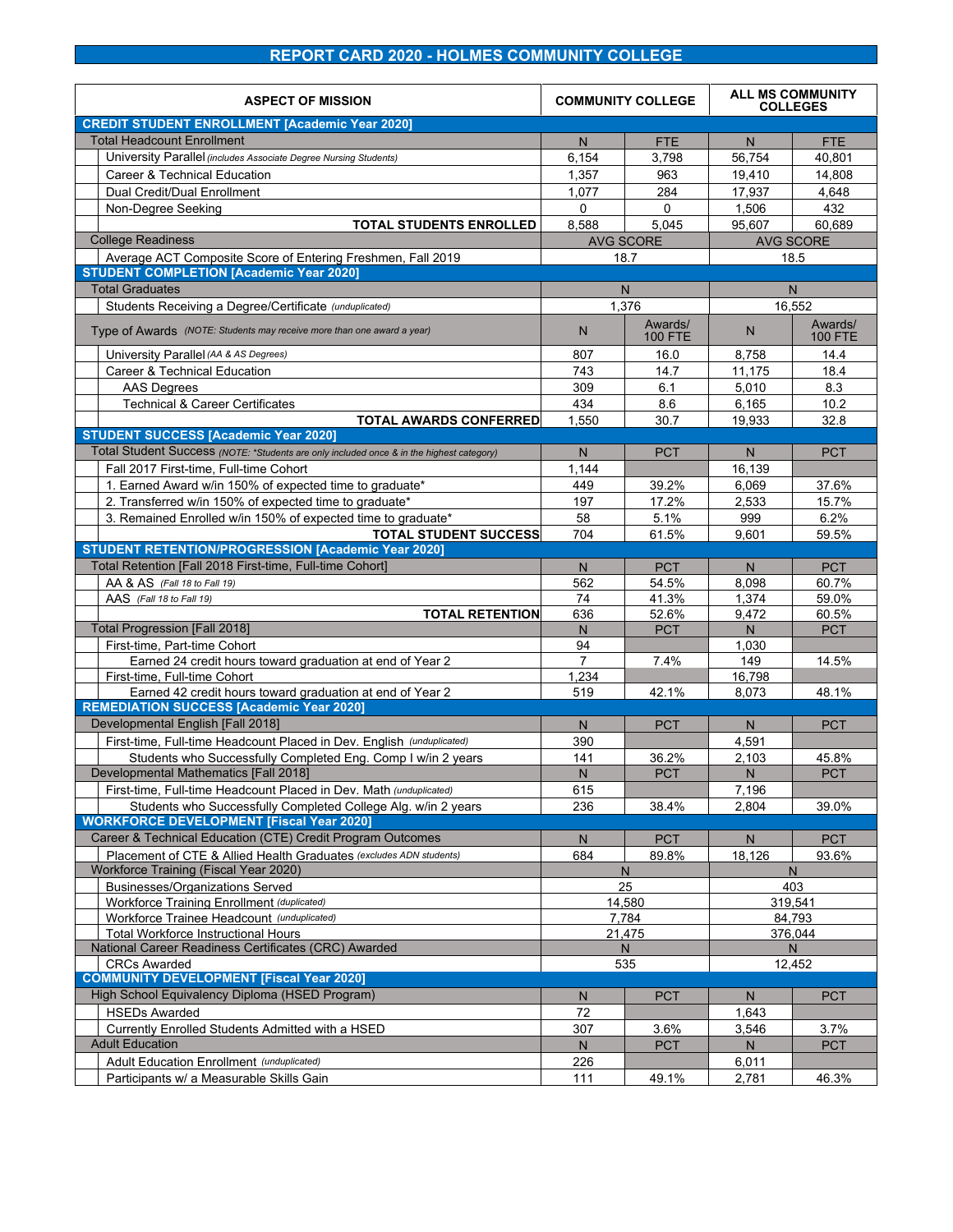### **REPORT CARD 2020 - ITAWAMBA COMMUNITY COLLEGE**

| <b>ASPECT OF MISSION</b>                                                                 | <b>COMMUNITY COLLEGE</b> |                  | <b>ALL MS COMMUNITY</b><br><b>COLLEGES</b> |                  |
|------------------------------------------------------------------------------------------|--------------------------|------------------|--------------------------------------------|------------------|
| <b>CREDIT STUDENT ENROLLMENT [Academic Year 2020]</b>                                    |                          |                  |                                            |                  |
| <b>Total Headcount Enrollment</b>                                                        | N                        | <b>FTE</b>       | N                                          | <b>FTE</b>       |
| University Parallel (includes Associate Degree Nursing Students)                         | 4,410                    | 3,317            | 56,754                                     | 40,801           |
| Career & Technical Education                                                             | 984                      | 780              | 19,410                                     | 14.808           |
| Dual Credit/Dual Enrollment                                                              | 1,087                    | 245              | 17,937                                     | 4,648            |
| Non-Degree Seeking                                                                       | 1                        | 1                | 1,506                                      | 432              |
| <b>TOTAL STUDENTS ENROLLED</b>                                                           | 6,482                    | 4,343            | 95,607                                     | 60,689           |
| <b>College Readiness</b>                                                                 |                          | <b>AVG SCORE</b> |                                            | <b>AVG SCORE</b> |
| Average ACT Composite Score of Entering Freshmen, Fall 2019                              |                          | 18.9             |                                            | 18.5             |
| <b>STUDENT COMPLETION [Academic Year 2020]</b>                                           |                          |                  |                                            |                  |
| <b>Total Graduates</b>                                                                   |                          | N                |                                            | N                |
| Students Receiving a Degree/Certificate (unduplicated)                                   |                          | 1.137            |                                            | 16.552           |
|                                                                                          |                          | Awards/          |                                            | Awards/          |
| Type of Awards (NOTE: Students may receive more than one award a year)                   | N                        | <b>100 FTE</b>   | N                                          | <b>100 FTE</b>   |
| University Parallel (AA & AS Degrees)                                                    | 721                      | 16.6             | 8,758                                      | 14.4             |
| Career & Technical Education                                                             | 538                      | 12.4             | 11,175                                     | 18.4             |
| <b>AAS Dearees</b>                                                                       | 326                      | 7.5              | 5,010                                      | 8.3              |
| <b>Technical &amp; Career Certificates</b>                                               | 212                      | 4.9              | 6,165                                      | 10.2             |
| <b>TOTAL AWARDS CONFERRED</b>                                                            | 1,259                    | 29.0             | 19,933                                     | 32.8             |
| <b>STUDENT SUCCESS [Academic Year 2020]</b>                                              |                          |                  |                                            |                  |
| Total Student Success (NOTE: *Students are only included once & in the highest category) | N                        | <b>PCT</b>       | N                                          | <b>PCT</b>       |
| Fall 2017 First-time, Full-time Cohort                                                   | 1,442                    |                  | 16,139                                     |                  |
| 1. Earned Award w/in 150% of expected time to graduate*                                  | 607                      | 42.1%            | 6,069                                      | 37.6%            |
| 2. Transferred w/in 150% of expected time to graduate*                                   | 211                      | 14.6%            | 2,533                                      | 15.7%            |
| 3. Remained Enrolled w/in 150% of expected time to graduate*                             | 75                       | 5.2%             | 999                                        | 6.2%             |
| <b>TOTAL STUDENT SUCCESS</b>                                                             | 893                      | 61.9%            | 9,601                                      | 59.5%            |
| STUDENT RETENTION/PROGRESSION [Academic Year 2020]                                       |                          |                  |                                            |                  |
| Total Retention [Fall 2018 First-time, Full-time Cohort]                                 | N                        | <b>PCT</b>       | N                                          | <b>PCT</b>       |
| AA & AS (Fall 18 to Fall 19)                                                             | 892                      | 65.5%            | 8,098                                      | 60.7%            |
| AAS (Fall 18 to Fall 19)                                                                 | 105                      | 70.5%            | 1,374                                      | 59.0%            |
| <b>TOTAL RETENTION</b>                                                                   | 997                      | 66.0%            | 9,472                                      | 60.5%            |
| <b>Total Progression [Fall 2018]</b>                                                     | N                        | <b>PCT</b>       | N.                                         | <b>PCT</b>       |
| First-time, Part-time Cohort                                                             | 39                       |                  | 1,030                                      |                  |
| Earned 24 credit hours toward graduation at end of Year 2                                | $\overline{7}$           | 17.9%            | 149                                        | 14.5%            |
| First-time, Full-time Cohort                                                             | 1,518                    |                  | 16,798                                     |                  |
| Earned 42 credit hours toward graduation at end of Year 2                                | 841                      | 55.4%            | 8,073                                      | 48.1%            |
| <b>REMEDIATION SUCCESS [Academic Year 2020]</b>                                          |                          |                  |                                            |                  |
| Developmental English [Fall 2018]                                                        | N.                       | <b>PCT</b>       | N                                          | <b>PCT</b>       |
| First-time, Full-time Headcount Placed in Dev. English (unduplicated)                    | 407                      |                  | 4,591                                      |                  |
| Students who Successfully Completed Eng. Comp I w/in 2 years                             | 172                      | 42.3%            | 2,103                                      | 45.8%            |
| Developmental Mathematics [Fall 2018]                                                    | N                        | <b>PCT</b>       | N                                          | <b>PCT</b>       |
| First-time, Full-time Headcount Placed in Dev. Math (unduplicated)                       | 703                      |                  | 7,196                                      |                  |
| Students who Successfully Completed College Alg. w/in 2 years                            | 297                      | 42.2%            | 2,804                                      | 39.0%            |
| <b>WORKFORCE DEVELOPMENT [Fiscal Year 2020]</b>                                          |                          |                  |                                            |                  |
| Career & Technical Education (CTE) Credit Program Outcomes                               | N                        | <b>PCT</b>       | N                                          | <b>PCT</b>       |
| Placement of CTE & Allied Health Graduates (excludes ADN students)                       | 984                      | 96.0%            | 18,126                                     | 93.6%            |
| Workforce Training (Fiscal Year 2020)                                                    |                          | N                |                                            | N                |
| <b>Businesses/Organizations Served</b>                                                   |                          | 31               |                                            | 403              |
| Workforce Training Enrollment (duplicated)                                               |                          | 20.221           |                                            | 319,541          |
| Workforce Trainee Headcount (unduplicated)                                               |                          | 6,910            |                                            | 84,793           |
| <b>Total Workforce Instructional Hours</b>                                               |                          | 89,992           |                                            | 376,044          |
| National Career Readiness Certificates (CRC) Awarded                                     |                          | N                |                                            | N                |
| <b>CRCs Awarded</b><br><b>COMMUNITY DEVELOPMENT [Fiscal Year 2020]</b>                   |                          | 1,112            |                                            | 12,452           |
| High School Equivalency Diploma (HSED Program)                                           |                          |                  |                                            |                  |
|                                                                                          | N                        | <b>PCT</b>       | N                                          | <b>PCT</b>       |
| <b>HSEDs Awarded</b>                                                                     | 127                      |                  | 1,643                                      |                  |
| Currently Enrolled Students Admitted with a HSED<br><b>Adult Education</b>               | 213                      | 3.3%             | 3,546                                      | 3.7%             |
|                                                                                          | $\mathsf{N}$             | <b>PCT</b>       | $\mathsf{N}$                               | <b>PCT</b>       |
| Adult Education Enrollment (unduplicated)<br>Participants w/ a Measurable Skills Gain    | 479<br>220               | 45.9%            | 6,011<br>2,781                             | 46.3%            |
|                                                                                          |                          |                  |                                            |                  |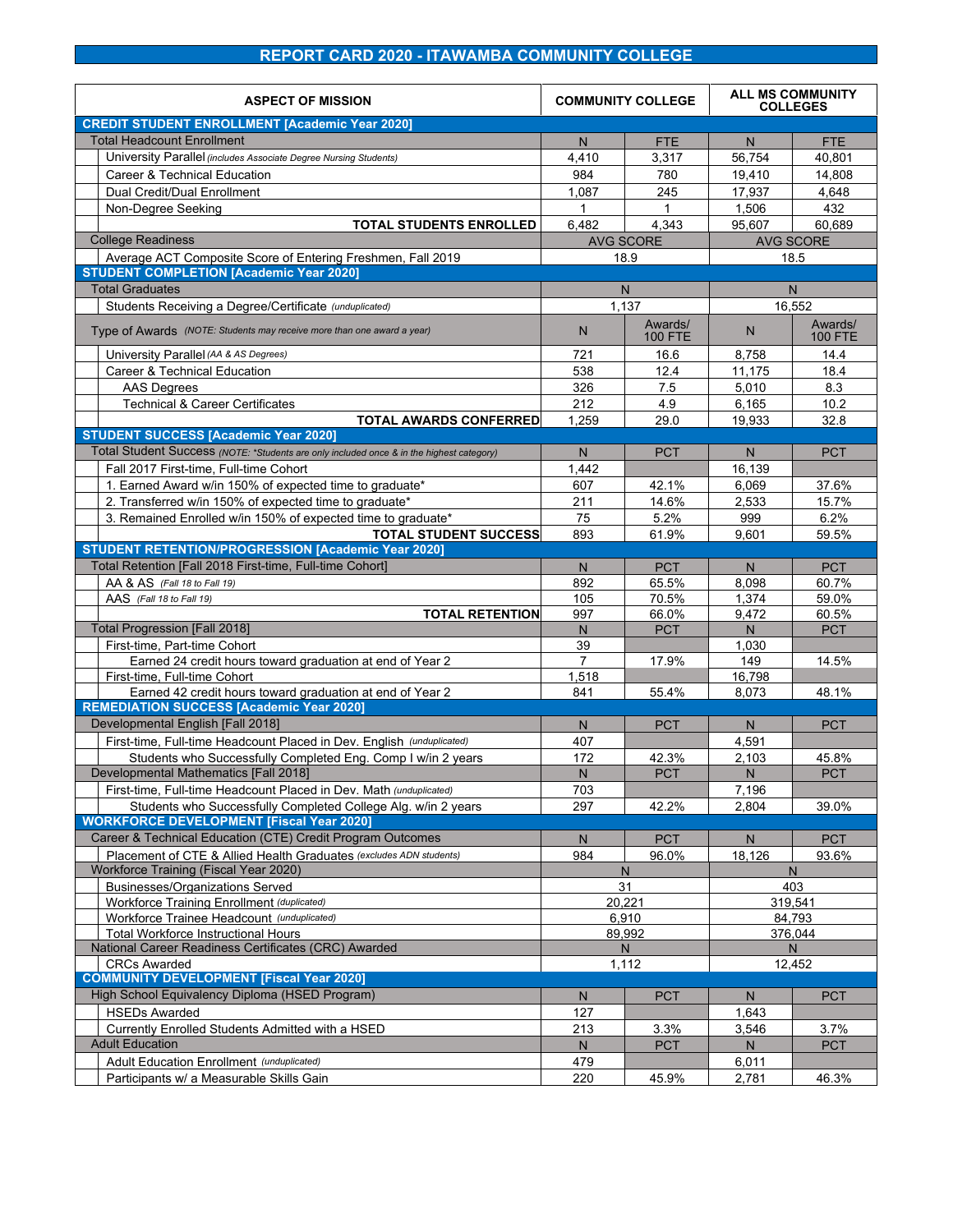### **REPORT CARD 2020 - JONES COLLEGE**

| <b>ASPECT OF MISSION</b>                                                                                         | <b>COMMUNITY COLLEGE</b> |                  | <b>ALL MS COMMUNITY</b><br><b>COLLEGES</b> |                  |
|------------------------------------------------------------------------------------------------------------------|--------------------------|------------------|--------------------------------------------|------------------|
| <b>CREDIT STUDENT ENROLLMENT [Academic Year 2020]</b>                                                            |                          |                  |                                            |                  |
| <b>Total Headcount Enrollment</b>                                                                                | N                        | <b>FTE</b>       | N                                          | <b>FTE</b>       |
| University Parallel (includes Associate Degree Nursing Students)                                                 | 3,920                    | 2,909            | 56,754                                     | 40,801           |
| Career & Technical Education                                                                                     | 1,170                    | 898              | 19.410                                     | 14,808           |
| Dual Credit/Dual Enrollment                                                                                      | 931                      | 259              | 17,937                                     | 4,648            |
| Non-Degree Seeking                                                                                               | $\Omega$                 | 0                | 1,506                                      | 432              |
| <b>TOTAL STUDENTS ENROLLED</b>                                                                                   | 6,021                    | 4.066            | 95,607                                     | 60,689           |
| <b>College Readiness</b>                                                                                         |                          | <b>AVG SCORE</b> |                                            | <b>AVG SCORE</b> |
| Average ACT Composite Score of Entering Freshmen, Fall 2019                                                      |                          | 18.7             |                                            | 18.5             |
| <b>STUDENT COMPLETION [Academic Year 2020]</b>                                                                   |                          |                  |                                            |                  |
| <b>Total Graduates</b>                                                                                           |                          | N                |                                            | N                |
| Students Receiving a Degree/Certificate (unduplicated)                                                           |                          | 1.168            |                                            | 16.552           |
|                                                                                                                  |                          | Awards/          |                                            | Awards/          |
| Type of Awards (NOTE: Students may receive more than one award a year)                                           | N                        | <b>100 FTE</b>   | N                                          | <b>100 FTE</b>   |
| University Parallel (AA & AS Degrees)                                                                            | 671                      | 16.5             | 8,758                                      | 14.4             |
| Career & Technical Education                                                                                     | 714                      | 17.6             | 11,175                                     | 18.4             |
| <b>AAS Degrees</b>                                                                                               | 176                      | 4.3              | 5,010                                      | 8.3              |
| <b>Technical &amp; Career Certificates</b>                                                                       | 538                      | 13.2             | 6,165                                      | 10.2             |
| <b>TOTAL AWARDS CONFERRED</b>                                                                                    | 1,385                    | 34.1             | 19.933                                     | 32.8             |
| <b>STUDENT SUCCESS [Academic Year 2020]</b>                                                                      |                          |                  |                                            |                  |
| Total Student Success (NOTE: *Students are only included once & in the highest category)                         | N                        | PCT              | N.                                         | <b>PCT</b>       |
| Fall 2017 First-time, Full-time Cohort                                                                           | 1,098                    |                  | 16,139                                     |                  |
| 1. Earned Award w/in 150% of expected time to graduate*                                                          | 396                      | 36.1%            | 6,069                                      | 37.6%            |
| 2. Transferred w/in 150% of expected time to graduate*                                                           | 168                      | 15.3%            | 2,533                                      | 15.7%            |
| 3. Remained Enrolled w/in 150% of expected time to graduate*                                                     | 61                       | 5.6%             | 999                                        | 6.2%             |
| <b>TOTAL STUDENT SUCCESS</b>                                                                                     | 625                      | 56.9%            | 9,601                                      | 59.5%            |
| <b>STUDENT RETENTION/PROGRESSION [Academic Year 2020]</b>                                                        |                          |                  |                                            |                  |
| Total Retention [Fall 2018 First-time, Full-time Cohort]                                                         | N                        | <b>PCT</b>       | N.                                         | <b>PCT</b>       |
| AA & AS (Fall 18 to Fall 19)                                                                                     | 566                      | 60.8%            | 8.098                                      | 60.7%            |
| AAS (Fall 18 to Fall 19)                                                                                         | 78                       | 56.9%            | 1,374                                      | 59.0%            |
| <b>TOTAL RETENTION</b>                                                                                           | 644                      | 60.3%            | 9,472                                      | 60.5%            |
| <b>Total Progression [Fall 2018]</b>                                                                             | N                        | <b>PCT</b>       | N <sub>1</sub>                             | <b>PCT</b>       |
| First-time, Part-time Cohort                                                                                     | 65                       |                  | 1,030                                      |                  |
| Earned 24 credit hours toward graduation at end of Year 2                                                        | 9                        | 13.8%            | 149                                        | 14.5%            |
| First-time, Full-time Cohort                                                                                     | 1,118                    |                  | 16,798                                     |                  |
| Earned 42 credit hours toward graduation at end of Year 2                                                        | 542                      | 48.5%            | 8,073                                      | 48.1%            |
| <b>REMEDIATION SUCCESS [Academic Year 2020]</b>                                                                  |                          |                  |                                            |                  |
| Developmental English [Fall 2018]                                                                                | N                        | <b>PCT</b>       | N.                                         | <b>PCT</b>       |
| First-time, Full-time Headcount Placed in Dev. English (unduplicated)                                            | 368                      |                  | 4,591                                      |                  |
| Students who Successfully Completed Eng. Comp I w/in 2 years                                                     | 199                      | 54.1%            | 2,103                                      | 45.8%            |
| Developmental Mathematics [Fall 2018]                                                                            | N                        | <b>PCT</b>       | N                                          | PCT              |
| First-time, Full-time Headcount Placed in Dev. Math (unduplicated)                                               | 606                      |                  | 7,196                                      |                  |
| Students who Successfully Completed College Alg. w/in 2 years<br><b>WORKFORCE DEVELOPMENT [Fiscal Year 2020]</b> | 285                      | 47.0%            | 2,804                                      | 39.0%            |
| Career & Technical Education (CTE) Credit Program Outcomes                                                       | N.                       | <b>PCT</b>       | N.                                         | <b>PCT</b>       |
| Placement of CTE & Allied Health Graduates (excludes ADN students)                                               | 1,439                    | 94.0%            | 18,126                                     | 93.6%            |
| Workforce Training (Fiscal Year 2020)                                                                            |                          | N.               |                                            | $\mathsf{N}$     |
| <b>Businesses/Organizations Served</b>                                                                           |                          | 20               |                                            | 403              |
| Workforce Training Enrollment (duplicated)                                                                       |                          | 66,203           |                                            | 319,541          |
| Workforce Trainee Headcount (unduplicated)                                                                       |                          | 9,801            |                                            | 84,793           |
| <b>Total Workforce Instructional Hours</b>                                                                       |                          | 31,528           |                                            | 376,044          |
| National Career Readiness Certificates (CRC) Awarded                                                             |                          | N                |                                            | N.               |
| <b>CRCs Awarded</b>                                                                                              |                          | 344              |                                            | 12,452           |
| <b>COMMUNITY DEVELOPMENT [Fiscal Year 2020]</b>                                                                  |                          |                  |                                            |                  |
| High School Equivalency Diploma (HSED Program)                                                                   | N.                       | <b>PCT</b>       | N.                                         | <b>PCT</b>       |
| <b>HSEDs Awarded</b>                                                                                             | 119                      |                  | 1,643                                      |                  |
| Currently Enrolled Students Admitted with a HSED                                                                 | 205                      | 3.4%             | 3,546                                      | 3.7%             |
| <b>Adult Education</b>                                                                                           | N                        | <b>PCT</b>       | N                                          | <b>PCT</b>       |
| Adult Education Enrollment (unduplicated)                                                                        | 377                      |                  | 6,011                                      |                  |
| Participants w/ a Measurable Skills Gain                                                                         | 209                      | 55.4%            | 2,781                                      | 46.3%            |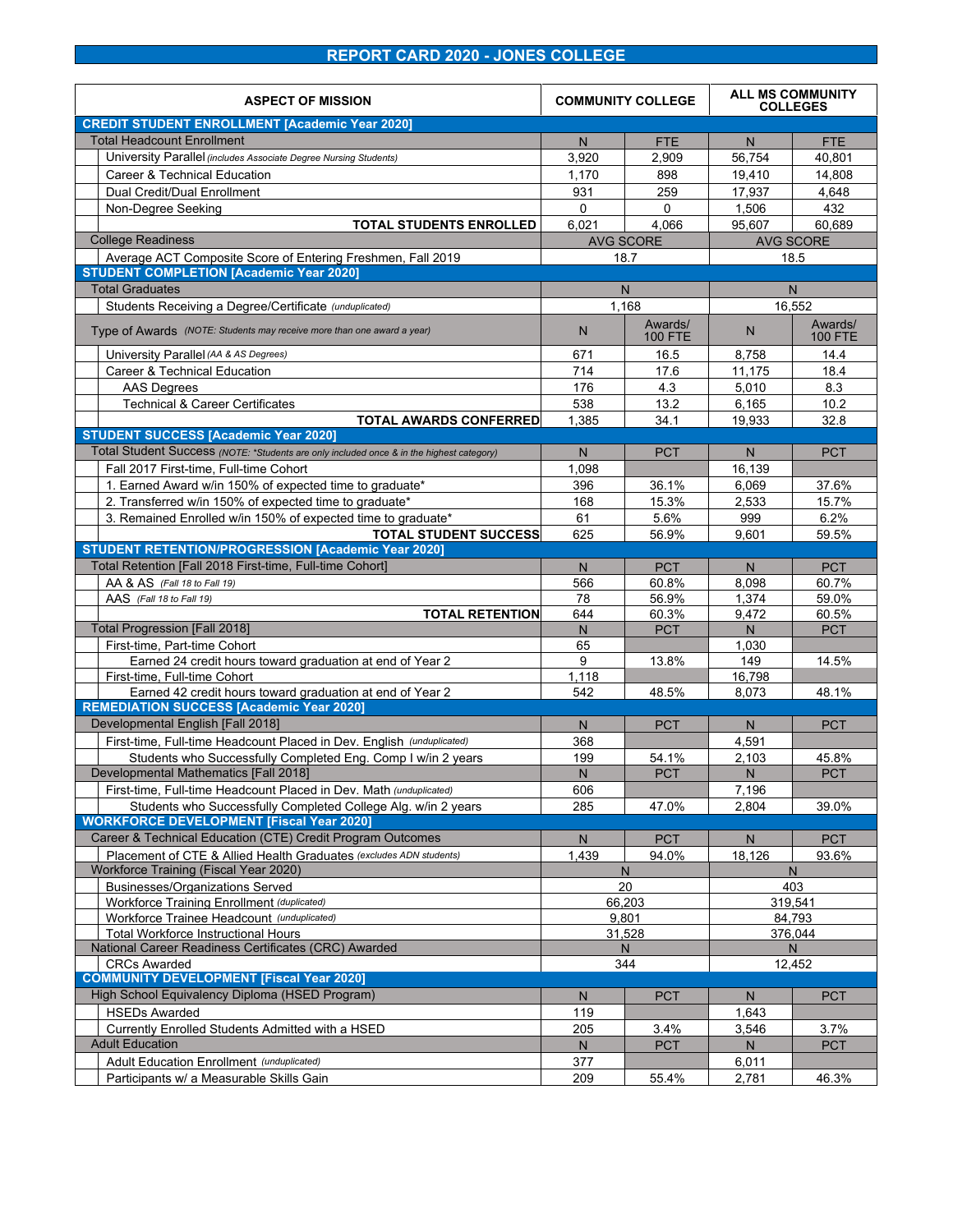### **REPORT CARD 2020 - MERIDIAN COMMUNITY COLLEGE**

| <b>ASPECT OF MISSION</b>                                                                 |                | <b>COMMUNITY COLLEGE</b>  | <b>ALL MS COMMUNITY</b><br><b>COLLEGES</b> |                           |
|------------------------------------------------------------------------------------------|----------------|---------------------------|--------------------------------------------|---------------------------|
| <b>CREDIT STUDENT ENROLLMENT [Academic Year 2020]</b>                                    |                |                           |                                            |                           |
| <b>Total Headcount Enrollment</b>                                                        | N              | <b>FTE</b>                | N                                          | <b>FTE</b>                |
| University Parallel (includes Associate Degree Nursing Students)                         | 2,971          | 1,836                     | 56,754                                     | 40,801                    |
| Career & Technical Education                                                             | 1.014          | 790                       | 19,410                                     | 14.808                    |
| Dual Credit/Dual Enrollment                                                              | 552            | 126                       | 17,937                                     | 4,648                     |
| Non-Degree Seeking                                                                       | 0              | 0                         | 1,506                                      | 432                       |
| <b>TOTAL STUDENTS ENROLLED</b>                                                           | 4,537          | 2,752                     | 95,607                                     | 60,689                    |
| <b>College Readiness</b>                                                                 |                | <b>AVG SCORE</b>          |                                            | <b>AVG SCORE</b>          |
| Average ACT Composite Score of Entering Freshmen, Fall 2019                              |                | 18.1                      |                                            | 18.5                      |
| <b>STUDENT COMPLETION [Academic Year 2020]</b>                                           |                |                           |                                            |                           |
| <b>Total Graduates</b>                                                                   |                | N                         |                                            | N                         |
| Students Receiving a Degree/Certificate (unduplicated)                                   |                | 705                       |                                            | 16.552                    |
| Type of Awards (NOTE: Students may receive more than one award a year)                   | N              | Awards/<br><b>100 FTE</b> | N                                          | Awards/<br><b>100 FTE</b> |
| University Parallel (AA & AS Degrees)                                                    | 211            | 7.7                       | 8,758                                      | 14.4                      |
| Career & Technical Education                                                             | 602            | 21.9                      | 11,175                                     | 18.4                      |
| <b>AAS Degrees</b>                                                                       | 296            | 10.8                      | 5,010                                      | 8.3                       |
| <b>Technical &amp; Career Certificates</b>                                               | 306            | 11.1                      | 6,165                                      | 10.2                      |
| <b>TOTAL AWARDS CONFERRED</b>                                                            | 813            | 29.5                      | 19.933                                     | 32.8                      |
| <b>STUDENT SUCCESS [Academic Year 2020]</b>                                              |                |                           |                                            |                           |
| Total Student Success (NOTE: *Students are only included once & in the highest category) | N              | <b>PCT</b>                | N                                          | <b>PCT</b>                |
| Fall 2017 First-time, Full-time Cohort                                                   | 674            |                           | 16,139                                     |                           |
| 1. Earned Award w/in 150% of expected time to graduate*                                  | 219            | 32.5%                     | 6,069                                      | 37.6%                     |
| 2. Transferred w/in 150% of expected time to graduate*                                   | 122            | 18.1%                     | 2,533                                      | 15.7%                     |
| 3. Remained Enrolled w/in 150% of expected time to graduate*                             | 45             | 6.7%                      | 999                                        | 6.2%                      |
| <b>TOTAL STUDENT SUCCESS</b><br>STUDENT RETENTION/PROGRESSION [Academic Year 2020]       | 386            | 57.3%                     | 9,601                                      | 59.5%                     |
| Total Retention [Fall 2018 First-time, Full-time Cohort]                                 |                |                           |                                            |                           |
| AA & AS (Fall 18 to Fall 19)                                                             | N              | <b>PCT</b>                | N                                          | <b>PCT</b><br>60.7%       |
| AAS (Fall 18 to Fall 19)                                                                 | 305<br>46      | 55.5%<br>59.0%            | 8,098<br>1,374                             | 59.0%                     |
| <b>TOTAL RETENTION</b>                                                                   | 351            | 55.9%                     | 9,472                                      | 60.5%                     |
| <b>Total Progression [Fall 2018]</b>                                                     | N              | <b>PCT</b>                | N.                                         | <b>PCT</b>                |
| First-time, Part-time Cohort                                                             | 40             |                           | 1,030                                      |                           |
| Earned 24 credit hours toward graduation at end of Year 2                                | 4              | 10.0%                     | 149                                        | 14.5%                     |
| First-time, Full-time Cohort                                                             | 695            |                           | 16,798                                     |                           |
| Earned 42 credit hours toward graduation at end of Year 2                                | 302            | 43.5%                     | 8,073                                      | 48.1%                     |
| <b>REMEDIATION SUCCESS [Academic Year 2020]</b>                                          |                |                           |                                            |                           |
| Developmental English [Fall 2018]                                                        | N              | <b>PCT</b>                | N                                          | <b>PCT</b>                |
| First-time, Full-time Headcount Placed in Dev. English (unduplicated)                    | 207            |                           | 4,591                                      |                           |
| Students who Successfully Completed Eng. Comp I w/in 2 years                             | 88             | 42.5%                     | 2,103                                      | 45.8%                     |
| Developmental Mathematics [Fall 2018]                                                    | N              | <b>PCT</b>                | N                                          | <b>PCT</b>                |
| First-time, Full-time Headcount Placed in Dev. Math (unduplicated)                       | 248            |                           | 7,196                                      |                           |
| Students who Successfully Completed College Alg. w/in 2 years                            | 50             | 20.2%                     | 2,804                                      | 39.0%                     |
| <b>WORKFORCE DEVELOPMENT [Fiscal Year 2020]</b>                                          |                |                           |                                            |                           |
| Career & Technical Education (CTE) Credit Program Outcomes                               | N              | <b>PCT</b>                | N                                          | <b>PCT</b>                |
| Placement of CTE & Allied Health Graduates (excludes ADN students)                       | 1,199          | 96.8%                     | 18,126                                     | 93.6%                     |
| Workforce Training (Fiscal Year 2020)<br><b>Businesses/Organizations Served</b>          | 41             | N                         | N<br>403                                   |                           |
| Workforce Training Enrollment (duplicated)                                               |                | 13,812                    |                                            | 319.541                   |
| Workforce Trainee Headcount (unduplicated)                                               |                | 6,137                     |                                            | 84,793                    |
| <b>Total Workforce Instructional Hours</b>                                               |                | 16,116                    |                                            | 376,044                   |
| National Career Readiness Certificates (CRC) Awarded                                     |                | N                         |                                            | N                         |
| <b>CRCs Awarded</b>                                                                      |                | 602                       |                                            | 12,452                    |
| <b>COMMUNITY DEVELOPMENT [Fiscal Year 2020]</b>                                          |                |                           |                                            |                           |
| High School Equivalency Diploma (HSED Program)                                           | N              | <b>PCT</b>                | N                                          | <b>PCT</b>                |
| <b>HSEDs Awarded</b>                                                                     | 50             |                           | 1,643                                      |                           |
| Currently Enrolled Students Admitted with a HSED                                         | 184            | 4.1%                      | 3,546                                      | 3.7%                      |
| <b>Adult Education</b>                                                                   | $\overline{N}$ | <b>PCT</b>                | $\mathsf{N}$                               | <b>PCT</b>                |
| Adult Education Enrollment (unduplicated)                                                | 289            |                           | 6,011                                      |                           |
| Participants w/ a Measurable Skills Gain                                                 | 109            | 37.7%                     | 2,781                                      | 46.3%                     |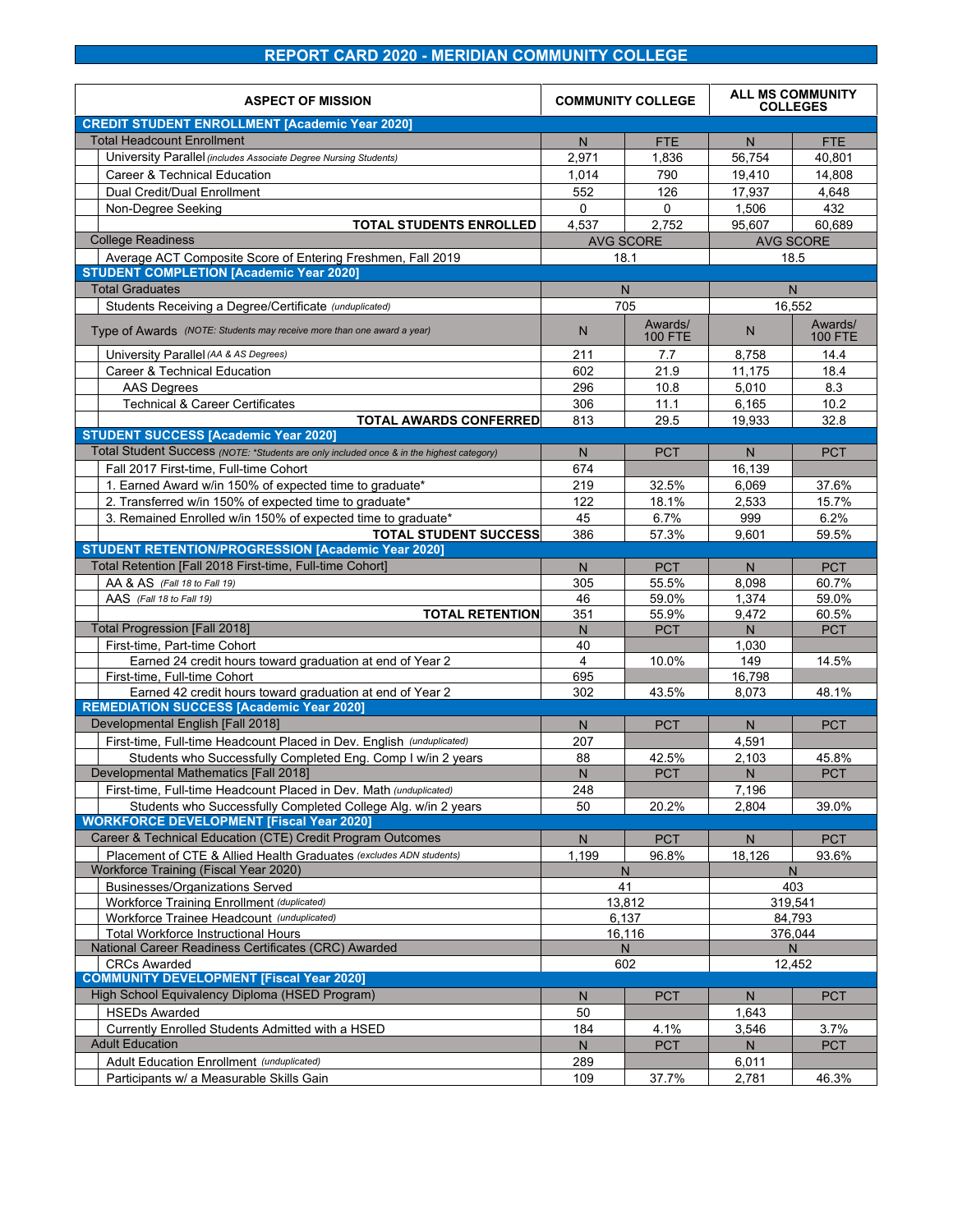### **REPORT CARD 2020 - MISSISSIPPI DELTA COMMUNITY COLLEGE**

| <b>ASPECT OF MISSION</b>                                                                 | <b>COMMUNITY COLLEGE</b> |                  | <b>ALL MS COMMUNITY</b><br><b>COLLEGES</b> |                  |
|------------------------------------------------------------------------------------------|--------------------------|------------------|--------------------------------------------|------------------|
| <b>CREDIT STUDENT ENROLLMENT [Academic Year 2020]</b>                                    |                          |                  |                                            |                  |
| <b>Total Headcount Enrollment</b>                                                        | N                        | <b>FTE</b>       | N                                          | <b>FTE</b>       |
| University Parallel (includes Associate Degree Nursing Students)                         | 2,140                    | 1,584            | 56,754                                     | 40,801           |
| Career & Technical Education                                                             | 508                      | 410              | 19.410                                     | 14,808           |
| Dual Credit/Dual Enrollment                                                              | 696                      | 147              | 17,937                                     | 4,648            |
| Non-Degree Seeking                                                                       | 6                        | 5                | 1,506                                      | 432              |
| <b>TOTAL STUDENTS ENROLLED</b>                                                           | 3.350                    | 2.146            | 95,607                                     | 60,689           |
| <b>College Readiness</b>                                                                 |                          | <b>AVG SCORE</b> |                                            | <b>AVG SCORE</b> |
| Average ACT Composite Score of Entering Freshmen, Fall 2019                              |                          | 16.9             |                                            | 18.5             |
| <b>STUDENT COMPLETION [Academic Year 2020]</b>                                           |                          |                  |                                            |                  |
| <b>Total Graduates</b>                                                                   |                          | N                |                                            | N                |
| Students Receiving a Degree/Certificate (unduplicated)                                   |                          | 526              |                                            | 16.552           |
|                                                                                          |                          | Awards/          |                                            | Awards/          |
| Type of Awards (NOTE: Students may receive more than one award a year)                   | N                        | <b>100 FTE</b>   | N                                          | <b>100 FTE</b>   |
| University Parallel (AA & AS Degrees)                                                    | 304                      | 14.2             | 8,758                                      | 14.4             |
| <b>Career &amp; Technical Education</b>                                                  | 250                      | 11.6             | 11,175                                     | 18.4             |
| <b>AAS Degrees</b>                                                                       | 118                      | 5.5              | 5.010                                      | 8.3              |
| <b>Technical &amp; Career Certificates</b>                                               | 132                      | 6.2              | 6.165                                      | 10.2             |
| <b>TOTAL AWARDS CONFERRED</b>                                                            | 554                      | 25.8             | 19.933                                     | 32.8             |
| <b>STUDENT SUCCESS [Academic Year 2020]</b>                                              |                          |                  |                                            |                  |
| Total Student Success (NOTE: *Students are only included once & in the highest category) | N.                       | <b>PCT</b>       | N                                          | <b>PCT</b>       |
| Fall 2017 First-time, Full-time Cohort                                                   | 568                      |                  | 16,139                                     |                  |
| 1. Earned Award w/in 150% of expected time to graduate*                                  | 191                      | 33.6%            | 6,069                                      | 37.6%            |
| 2. Transferred w/in 150% of expected time to graduate*                                   | 87                       | 15.3%            | 2,533                                      | 15.7%            |
| 3. Remained Enrolled w/in 150% of expected time to graduate*                             | 32                       | 5.6%             | 999                                        | 6.2%             |
| <b>TOTAL STUDENT SUCCESS</b>                                                             | 310                      | 54.6%            | 9,601                                      | 59.5%            |
| <b>STUDENT RETENTION/PROGRESSION [Academic Year 2020]</b>                                |                          |                  |                                            |                  |
| Total Retention [Fall 2018 First-time, Full-time Cohort]                                 | N                        | <b>PCT</b>       | N                                          | <b>PCT</b>       |
| AA & AS (Fall 18 to Fall 19)                                                             | 246                      | 61.2%            | 8.098                                      | 60.7%            |
| AAS (Fall 18 to Fall 19)                                                                 | 33                       | 56.9%            | 1,374                                      | 59.0%            |
| <b>TOTAL RETENTION</b>                                                                   | 279                      | 60.7%            | 9,472                                      | 60.5%            |
| <b>Total Progression [Fall 2018]</b>                                                     | N.                       | <b>PCT</b>       | N.                                         | <b>PCT</b>       |
| First-time, Part-time Cohort                                                             | 21                       |                  | 1,030                                      |                  |
| Earned 24 credit hours toward graduation at end of Year 2                                | 0                        | $0.0\%$          | 149                                        | 14.5%            |
| First-time, Full-time Cohort                                                             | 545                      |                  | 16,798                                     |                  |
| Earned 42 credit hours toward graduation at end of Year 2                                | 237                      | 43.5%            | 8,073                                      | 48.1%            |
| <b>REMEDIATION SUCCESS [Academic Year 2020]</b>                                          |                          |                  |                                            |                  |
| Developmental English [Fall 2018]                                                        | N                        | <b>PCT</b>       | N                                          | <b>PCT</b>       |
| First-time, Full-time Headcount Placed in Dev. English (unduplicated)                    | 241                      |                  | 4,591                                      |                  |
| Students who Successfully Completed Eng. Comp I w/in 2 years                             | 119                      | 49.4%            | 2,103                                      | 45.8%            |
| Developmental Mathematics [Fall 2018]                                                    | N                        | <b>PCT</b>       | N                                          | PCT              |
| First-time, Full-time Headcount Placed in Dev. Math (unduplicated)                       | 291                      |                  | 7,196                                      |                  |
| Students who Successfully Completed College Alg. w/in 2 years                            | 101                      | 34.7%            | 2,804                                      | 39.0%            |
| <b>WORKFORCE DEVELOPMENT [Fiscal Year 2020]</b>                                          |                          |                  |                                            |                  |
| Career & Technical Education (CTE) Credit Program Outcomes                               | N                        | <b>PCT</b>       | N                                          | <b>PCT</b>       |
| Placement of CTE & Allied Health Graduates (excludes ADN students)                       | 596                      | 96.0%            | 18,126                                     | 93.6%            |
| Workforce Training (Fiscal Year 2020)                                                    |                          | N                |                                            | $\mathsf{N}$     |
| Businesses/Organizations Served                                                          |                          | 13               |                                            | 403              |
| Workforce Training Enrollment (duplicated)                                               |                          | 7.822            |                                            | 319,541          |
| Workforce Trainee Headcount (unduplicated)                                               |                          | 3,378            |                                            | 84,793           |
| <b>Total Workforce Instructional Hours</b>                                               |                          | 11,923           |                                            | 376,044          |
| National Career Readiness Certificates (CRC) Awarded                                     |                          | N                |                                            | N                |
| <b>CRCs Awarded</b>                                                                      |                          | 1,301            |                                            | 12,452           |
| <b>COMMUNITY DEVELOPMENT [Fiscal Year 2020]</b>                                          |                          |                  |                                            |                  |
| High School Equivalency Diploma (HSED Program)                                           | N                        | <b>PCT</b>       | N                                          | <b>PCT</b>       |
| <b>HSEDs Awarded</b>                                                                     | 25                       |                  | 1,643                                      |                  |
| Currently Enrolled Students Admitted with a HSED                                         | 85                       | 2.5%             | 3,546                                      | 3.7%             |
| <b>Adult Education</b>                                                                   | $\mathsf{N}$             | <b>PCT</b>       | N                                          | PCT              |
| Adult Education Enrollment (unduplicated)                                                | 229                      |                  | 6,011                                      |                  |
| Participants w/ a Measurable Skills Gain                                                 | 172                      | 75.1%            | 2,781                                      | 46.3%            |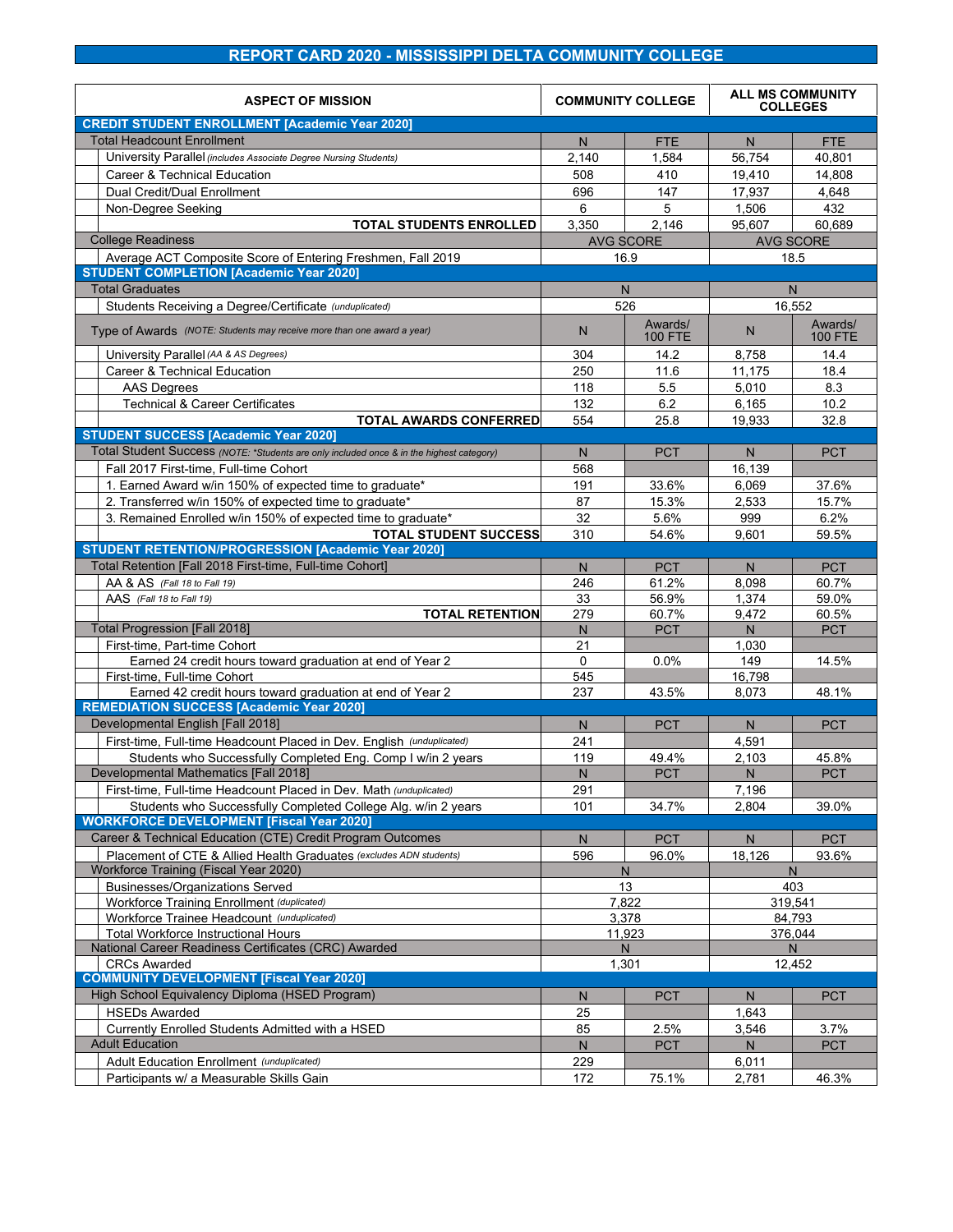### **REPORT CARD 2020 - MISSISSIPPI GULF COAST COMMUNITY COLLEGE**

| <b>ASPECT OF MISSION</b>                                                                 | <b>COMMUNITY COLLEGE</b> |                     | <b>ALL MS COMMUNITY</b><br><b>COLLEGES</b> |                |
|------------------------------------------------------------------------------------------|--------------------------|---------------------|--------------------------------------------|----------------|
| <b>CREDIT STUDENT ENROLLMENT [Academic Year 2020]</b>                                    |                          |                     |                                            |                |
| <b>Total Headcount Enrollment</b>                                                        | N                        | <b>FTE</b>          | N                                          | <b>FTE</b>     |
| University Parallel (includes Associate Degree Nursing Students)                         | 7,209                    | 4,888               | 56,754                                     | 40,801         |
| Career & Technical Education                                                             | 2,915                    | 2,160               | 19,410                                     | 14,808         |
| Dual Credit/Dual Enrollment                                                              | 1,867                    | 559                 | 17,937                                     | 4,648          |
| Non-Degree Seeking                                                                       | 42                       | 11                  | 1,506                                      | 432            |
| TOTAL STUDENTS ENROLLED                                                                  | 12,033                   | 7,618               | 95,607                                     | 60,689         |
| <b>College Readiness</b>                                                                 |                          | <b>AVG SCORE</b>    | <b>AVG SCORE</b>                           |                |
| Average ACT Composite Score of Entering Freshmen, Fall 2019                              |                          | 19.4                | 18.5                                       |                |
| <b>STUDENT COMPLETION [Academic Year 2020]</b>                                           |                          |                     |                                            |                |
| <b>Total Graduates</b>                                                                   |                          | N                   | N                                          |                |
| Students Receiving a Degree/Certificate (unduplicated)                                   |                          | 2.183               | 16.552                                     |                |
|                                                                                          |                          | Awards/             |                                            | Awards/        |
| Type of Awards (NOTE: Students may receive more than one award a year)                   | N                        | <b>100 FTE</b>      | N                                          | <b>100 FTE</b> |
| University Parallel (AA & AS Degrees)                                                    | 1,349                    | 17.7                | 8,758                                      | 14.4           |
| Career & Technical Education                                                             | 2,066                    | 27.1                | 11,175                                     | 18.4           |
| <b>AAS Degrees</b>                                                                       | 1,366                    | 17.9                | 5,010                                      | 8.3            |
| <b>Technical &amp; Career Certificates</b>                                               | 700                      | 9.2                 | 6,165                                      | 10.2           |
| <b>TOTAL AWARDS CONFERRED</b>                                                            | 3,415                    | 44.8                | 19,933                                     | 32.8           |
| <b>STUDENT SUCCESS [Academic Year 2020]</b>                                              |                          |                     |                                            |                |
| Total Student Success (NOTE: *Students are only included once & in the highest category) | N                        | <b>PCT</b>          | N                                          | <b>PCT</b>     |
| Fall 2017 First-time, Full-time Cohort                                                   | 1,750                    |                     | 16,139                                     |                |
| 1. Earned Award w/in 150% of expected time to graduate*                                  | 728                      | 41.6%               | 6,069                                      | 37.6%          |
| 2. Transferred w/in 150% of expected time to graduate*                                   | 187                      | 10.7%               | 2,533                                      | 15.7%          |
| 3. Remained Enrolled w/in 150% of expected time to graduate*                             | 119                      | 6.8%                | 999                                        | 6.2%           |
| <b>TOTAL STUDENT SUCCESS</b>                                                             | 1,034                    | 59.1%               | 9,601                                      | 59.5%          |
| <b>STUDENT RETENTION/PROGRESSION [Academic Year 2020]</b>                                |                          |                     |                                            |                |
| Total Retention [Fall 2018 First-time, Full-time Cohort]                                 |                          |                     |                                            | <b>PCT</b>     |
| AA & AS (Fall 18 to Fall 19)                                                             | N<br>920                 | <b>PCT</b><br>61.7% | N<br>8,098                                 | 60.7%          |
| AAS (Fall 18 to Fall 19)                                                                 | 192                      | 65.3%               | 1,374                                      | 59.0%          |
| <b>TOTAL RETENTION</b>                                                                   | 1,112                    | 62.3%               | 9,472                                      | 60.5%          |
| <b>Total Progression [Fall 2018]</b>                                                     | N.                       | <b>PCT</b>          | N                                          | <b>PCT</b>     |
| First-time, Part-time Cohort                                                             | 244                      |                     | 1.030                                      |                |
| Earned 24 credit hours toward graduation at end of Year 2                                | 44                       | 18.0%               | 149                                        | 14.5%          |
| First-time, Full-time Cohort                                                             | 1,914                    |                     | 16,798                                     |                |
| Earned 42 credit hours toward graduation at end of Year 2                                | 1,025                    | 53.6%               | 8,073                                      | 48.1%          |
| <b>REMEDIATION SUCCESS [Academic Year 2020]</b>                                          |                          |                     |                                            |                |
| Developmental English [Fall 2018]                                                        | N.                       | <b>PCT</b>          | N.                                         | <b>PCT</b>     |
| First-time, Full-time Headcount Placed in Dev. English (unduplicated)                    | 195                      |                     | 4,591                                      |                |
| Students who Successfully Completed Eng. Comp I w/in 2 years                             | 91                       | 46.7%               | 2,103                                      | 45.8%          |
| Developmental Mathematics [Fall 2018]                                                    | N                        | <b>PCT</b>          | N                                          | <b>PCT</b>     |
| First-time, Full-time Headcount Placed in Dev. Math (unduplicated)                       | 222                      |                     | 7,196                                      |                |
| Students who Successfully Completed College Alg. w/in 2 years                            | 92                       | 41.4%               | 2,804                                      | 39.0%          |
| <b>WORKFORCE DEVELOPMENT [Fiscal Year 2020]</b>                                          |                          |                     |                                            |                |
| Career & Technical Education (CTE) Credit Program Outcomes                               | N                        | PCT                 | N.                                         | <b>PCT</b>     |
| Placement of CTE & Allied Health Graduates (excludes ADN students)                       | 2,770                    | 91.3%               | 18.126                                     | 93.6%          |
| Workforce Training (Fiscal Year 2020)                                                    |                          | N                   |                                            | $\overline{N}$ |
| <b>Businesses/Organizations Served</b>                                                   |                          | 27                  | 403                                        |                |
| Workforce Training Enrollment (duplicated)                                               | 50,115                   |                     | 319,541                                    |                |
| Workforce Trainee Headcount (unduplicated)                                               | 11,662                   |                     | 84,793                                     |                |
| <b>Total Workforce Instructional Hours</b>                                               |                          | 81,094              |                                            | 376,044        |
| National Career Readiness Certificates (CRC) Awarded                                     | N                        |                     |                                            | N.             |
| <b>CRCs Awarded</b>                                                                      | 749                      |                     | 12,452                                     |                |
| <b>COMMUNITY DEVELOPMENT [Fiscal Year 2020]</b>                                          |                          |                     |                                            |                |
| High School Equivalency Diploma (HSED Program)                                           | N                        | <b>PCT</b>          | N                                          | <b>PCT</b>     |
| <b>HSEDs Awarded</b>                                                                     | 196                      |                     | 1,643                                      |                |
| Currently Enrolled Students Admitted with a HSED                                         | 689                      | 5.7%                | 3,546                                      | 3.7%           |
| <b>Adult Education</b>                                                                   | N                        | PCT                 | N                                          | <b>PCT</b>     |
| Adult Education Enrollment (unduplicated)                                                | 737                      |                     | 6,011                                      |                |
| Participants w/ a Measurable Skills Gain                                                 | 294                      | 39.9%               | 2,781                                      | 46.3%          |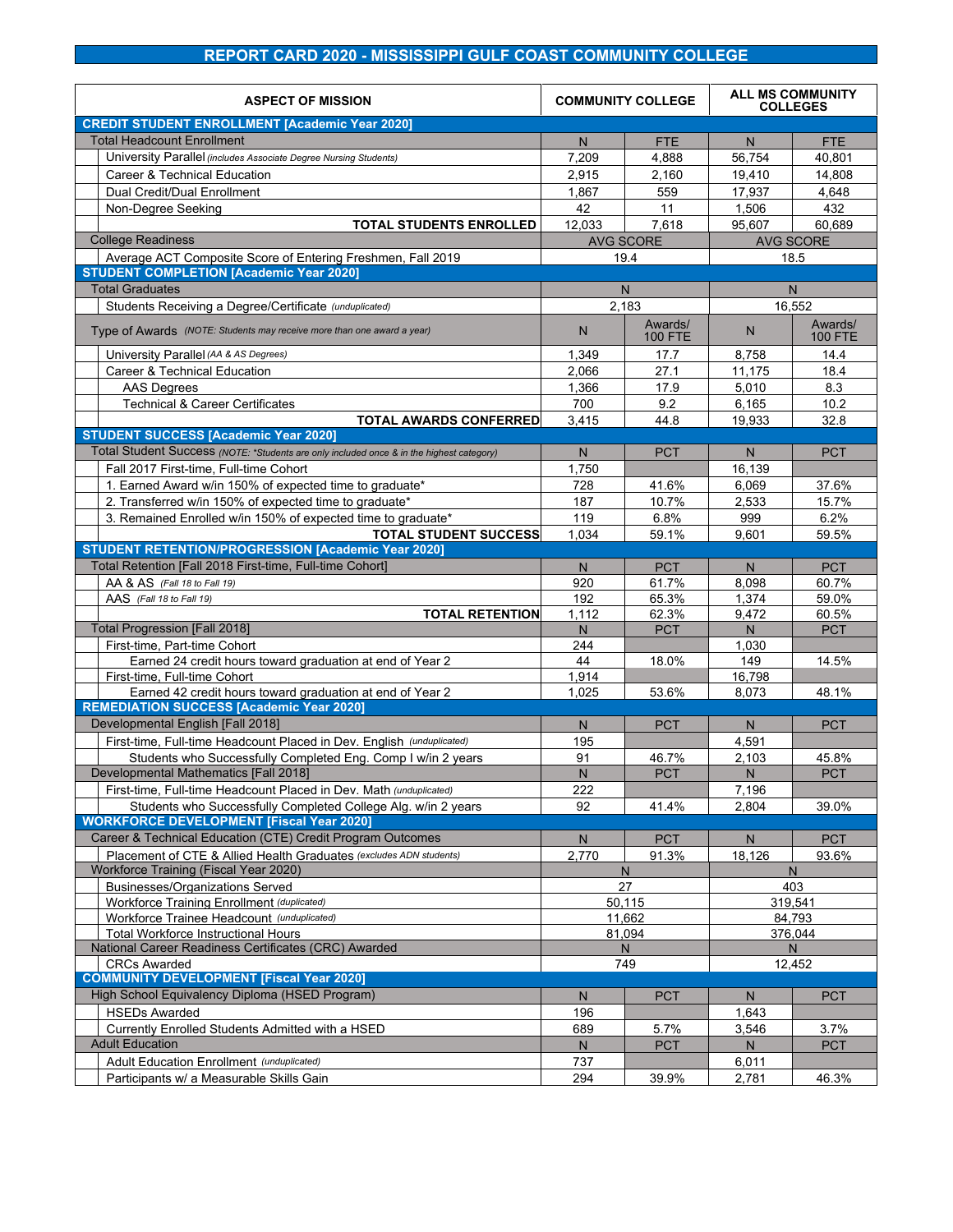### **REPORT CARD 2020 - NORTHEAST MISSISSIPPI COMMUNITY COLLEGE**

| <b>ASPECT OF MISSION</b>                                                                                         | <b>COMMUNITY COLLEGE</b> |                           | <b>ALL MS COMMUNITY</b><br><b>COLLEGES</b> |                           |
|------------------------------------------------------------------------------------------------------------------|--------------------------|---------------------------|--------------------------------------------|---------------------------|
| <b>CREDIT STUDENT ENROLLMENT [Academic Year 2020]</b>                                                            |                          |                           |                                            |                           |
| <b>Total Headcount Enrollment</b>                                                                                | N                        | <b>FTE</b>                | N                                          | <b>FTE</b>                |
| University Parallel (includes Associate Degree Nursing Students)                                                 | 2,891                    | 2,312                     | 56,754                                     | 40,801                    |
| Career & Technical Education                                                                                     | 791                      | 697                       | 19,410                                     | 14,808                    |
| Dual Credit/Dual Enrollment                                                                                      | 664                      | 134                       | 17,937                                     | 4,648                     |
| Non-Degree Seeking                                                                                               | $\Omega$                 | $\Omega$                  | 1,506                                      | 432                       |
| <b>TOTAL STUDENTS ENROLLED</b>                                                                                   | 4,346                    | 3,143                     | 95,607                                     | 60,689                    |
| <b>College Readiness</b>                                                                                         |                          | <b>AVG SCORE</b>          | <b>AVG SCORE</b>                           |                           |
| Average ACT Composite Score of Entering Freshmen, Fall 2019                                                      |                          | 19.1                      |                                            | 18.5                      |
| <b>STUDENT COMPLETION [Academic Year 2020]</b>                                                                   |                          |                           |                                            |                           |
| <b>Total Graduates</b>                                                                                           |                          | N                         |                                            | N                         |
| Students Receiving a Degree/Certificate (unduplicated)                                                           |                          | 797                       |                                            | 16,552                    |
| Type of Awards (NOTE: Students may receive more than one award a year)                                           | N                        | Awards/<br><b>100 FTE</b> | N                                          | Awards/<br><b>100 FTE</b> |
| University Parallel (AA & AS Degrees)                                                                            | 503                      | 16.0                      | 8,758                                      | 14.4                      |
| Career & Technical Education                                                                                     | 328                      | 10.4                      | 11,175                                     | 18.4                      |
| <b>AAS Degrees</b>                                                                                               | 272                      | 8.7                       | 5,010                                      | 8.3                       |
| <b>Technical &amp; Career Certificates</b>                                                                       | 56                       | 1.8                       | 6,165                                      | 10.2                      |
| <b>TOTAL AWARDS CONFERRED</b>                                                                                    | 831                      | 26.4                      | 19.933                                     | 32.8                      |
| <b>STUDENT SUCCESS [Academic Year 2020]</b>                                                                      |                          |                           |                                            |                           |
| Total Student Success (NOTE: *Students are only included once & in the highest category)                         | N                        | <b>PCT</b>                | N                                          | <b>PCT</b>                |
| Fall 2017 First-time, Full-time Cohort                                                                           | 1,098                    |                           | 16,139                                     |                           |
| 1. Earned Award w/in 150% of expected time to graduate*                                                          | 382                      | 34.8%                     | 6,069                                      | 37.6%                     |
| 2. Transferred w/in 150% of expected time to graduate*                                                           | 192                      | 17.5%                     | 2,533                                      | 15.7%                     |
| 3. Remained Enrolled w/in 150% of expected time to graduate*                                                     | 74                       | 6.7%                      | 999                                        | 6.2%                      |
| <b>TOTAL STUDENT SUCCESS</b>                                                                                     | 648                      | 59.0%                     | 9,601                                      | 59.5%                     |
| STUDENT RETENTION/PROGRESSION [Academic Year 2020]<br>Total Retention [Fall 2018 First-time, Full-time Cohort]   |                          |                           |                                            |                           |
|                                                                                                                  | N                        | <b>PCT</b>                | N                                          | <b>PCT</b>                |
| AA & AS (Fall 18 to Fall 19)<br>AAS (Fall 18 to Fall 19)                                                         | 495<br>127               | 61.4%<br>71.3%            | 8.098                                      | 60.7%<br>59.0%            |
| <b>TOTAL RETENTION</b>                                                                                           | 622                      | 63.2%                     | 1,374<br>9,472                             | 60.5%                     |
| <b>Total Progression [Fall 2018]</b>                                                                             | N.                       | <b>PCT</b>                | N                                          | <b>PCT</b>                |
| First-time, Part-time Cohort                                                                                     | 30                       |                           | 1,030                                      |                           |
| Earned 24 credit hours toward graduation at end of Year 2                                                        | 4                        | 13.3%                     | 149                                        | 14.5%                     |
| First-time, Full-time Cohort                                                                                     | 994                      |                           | 16,798                                     |                           |
| Earned 42 credit hours toward graduation at end of Year 2                                                        | 529                      | 53.2%                     | 8,073                                      | 48.1%                     |
| <b>REMEDIATION SUCCESS [Academic Year 2020]</b>                                                                  |                          |                           |                                            |                           |
| Developmental English [Fall 2018]                                                                                | N                        | <b>PCT</b>                | N                                          | <b>PCT</b>                |
| First-time, Full-time Headcount Placed in Dev. English (unduplicated)                                            | 346                      |                           | 4,591                                      |                           |
| Students who Successfully Completed Eng. Comp I w/in 2 years                                                     | 183                      | 52.9%                     | 2.103                                      | 45.8%                     |
| Developmental Mathematics [Fall 2018]                                                                            | N.                       | PCT                       | N.                                         | <b>PCT</b>                |
| First-time, Full-time Headcount Placed in Dev. Math (unduplicated)                                               | 518                      |                           | 7,196                                      |                           |
| Students who Successfully Completed College Alg. w/in 2 years<br><b>WORKFORCE DEVELOPMENT [Fiscal Year 2020]</b> | 208                      | 40.2%                     | 2,804                                      | 39.0%                     |
| Career & Technical Education (CTE) Credit Program Outcomes                                                       | N                        | PCT.                      | N                                          | <b>PCT</b>                |
| Placement of CTE & Allied Health Graduates (excludes ADN students)                                               | 897                      | 92.7%                     | 18,126                                     | 93.6%                     |
| Workforce Training (Fiscal Year 2020)                                                                            |                          | N                         |                                            | N                         |
| <b>Businesses/Organizations Served</b>                                                                           | 25                       |                           | 403                                        |                           |
| <b>Workforce Training Enrollment (duplicated)</b>                                                                | 6,467                    |                           | 319,541                                    |                           |
| Workforce Trainee Headcount (unduplicated)<br><b>Total Workforce Instructional Hours</b>                         | 3,589                    |                           | 84,793                                     |                           |
| National Career Readiness Certificates (CRC) Awarded                                                             | 26,049<br>N              |                           | 376.044                                    |                           |
| <b>CRCs Awarded</b>                                                                                              | 694                      |                           | N<br>12,452                                |                           |
| <b>COMMUNITY DEVELOPMENT [Fiscal Year 2020]</b>                                                                  |                          |                           |                                            |                           |
| High School Equivalency Diploma (HSED Program)                                                                   | N                        | <b>PCT</b>                | N                                          | <b>PCT</b>                |
| <b>HSEDs Awarded</b>                                                                                             | 147                      |                           | 1,643                                      |                           |
| Currently Enrolled Students Admitted with a HSED                                                                 | 229                      | 5.3%                      | 3,546                                      | 3.7%                      |
| <b>Adult Education</b>                                                                                           | N                        | <b>PCT</b>                | N                                          | <b>PCT</b>                |
| Adult Education Enrollment (unduplicated)                                                                        | 609                      |                           | 6,011                                      |                           |
| Participants w/ a Measurable Skills Gain                                                                         | 316                      | 51.9%                     | 2,781                                      | 46.3%                     |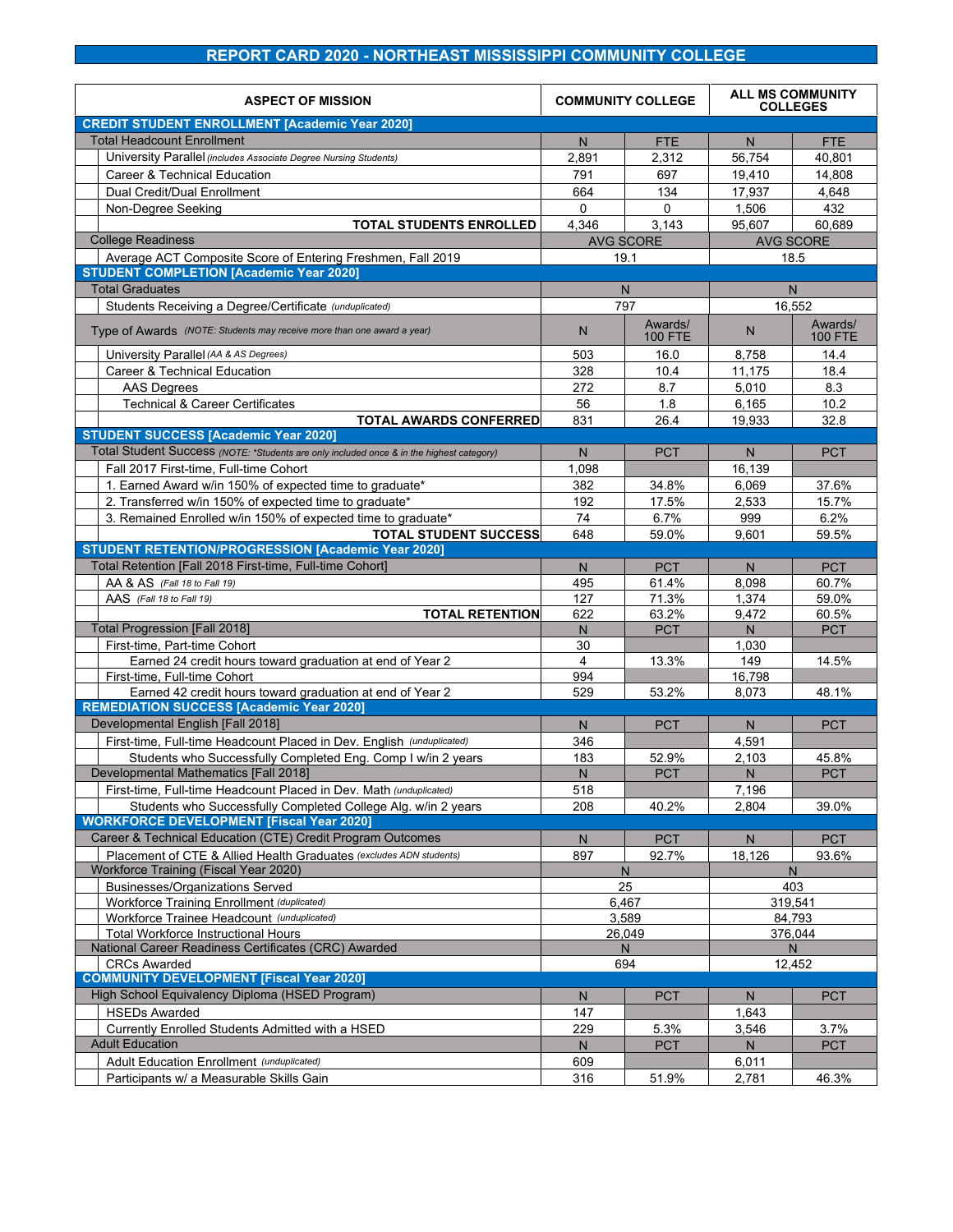### **REPORT CARD 2020 - NORTHWEST MISSISSIPPI COMMUNITY COLLEGE**

| <b>ASPECT OF MISSION</b>                                                                 | <b>COMMUNITY COLLEGE</b> |                  | <b>ALL MS COMMUNITY</b><br><b>COLLEGES</b> |                  |
|------------------------------------------------------------------------------------------|--------------------------|------------------|--------------------------------------------|------------------|
| <b>CREDIT STUDENT ENROLLMENT [Academic Year 2020]</b>                                    |                          |                  |                                            |                  |
| <b>Total Headcount Enrollment</b>                                                        | N                        | <b>FTE</b>       | N                                          | <b>FTE</b>       |
| University Parallel (includes Associate Degree Nursing Students)                         | 6,053                    | 4,295            | 56,754                                     | 40,801           |
| Career & Technical Education                                                             | 1,417                    | 1,120            | 19.410                                     | 14,808           |
| Dual Credit/Dual Enrollment                                                              | 2,385                    | 538              | 17,937                                     | 4,648            |
| Non-Degree Seeking                                                                       | 486                      | 85               | 1,506                                      | 432              |
| <b>TOTAL STUDENTS ENROLLED</b>                                                           | 10,341                   | 6,038            | 95,607                                     | 60,689           |
| <b>College Readiness</b>                                                                 |                          | <b>AVG SCORE</b> |                                            | <b>AVG SCORE</b> |
| Average ACT Composite Score of Entering Freshmen, Fall 2019                              |                          | 18.8             | 18.5                                       |                  |
| <b>STUDENT COMPLETION [Academic Year 2020]</b>                                           |                          |                  |                                            |                  |
| <b>Total Graduates</b>                                                                   |                          | N                |                                            | N                |
| Students Receiving a Degree/Certificate (unduplicated)                                   | 1.466                    |                  |                                            | 16.552           |
|                                                                                          |                          | Awards/          |                                            | Awards/          |
| Type of Awards (NOTE: Students may receive more than one award a year)                   | N                        | <b>100 FTE</b>   | N                                          | <b>100 FTE</b>   |
| University Parallel (AA & AS Degrees)                                                    | 914                      | 15.1             | 8,758                                      | 14.4             |
| <b>Career &amp; Technical Education</b>                                                  | 818                      | 13.5             | 11,175                                     | 18.4             |
| <b>AAS Degrees</b>                                                                       | 199                      | 3.3              | 5.010                                      | 8.3              |
| <b>Technical &amp; Career Certificates</b>                                               | 619                      | 10.3             | 6.165                                      | 10.2             |
| <b>TOTAL AWARDS CONFERRED</b>                                                            | 1,732                    | 28.7             | 19.933                                     | 32.8             |
| <b>STUDENT SUCCESS [Academic Year 2020]</b>                                              |                          |                  |                                            |                  |
| Total Student Success (NOTE: *Students are only included once & in the highest category) | N                        | <b>PCT</b>       | N                                          | <b>PCT</b>       |
| Fall 2017 First-time, Full-time Cohort                                                   | 1,908                    |                  | 16,139                                     |                  |
| 1. Earned Award w/in 150% of expected time to graduate*                                  | 643                      | 33.7%            | 6.069                                      | 37.6%            |
| 2. Transferred w/in 150% of expected time to graduate*                                   | 351                      | 18.4%            | 2,533                                      | 15.7%            |
| 3. Remained Enrolled w/in 150% of expected time to graduate*                             | 178                      | 9.3%             | 999                                        | 6.2%             |
| <b>TOTAL STUDENT SUCCESS</b>                                                             | 1,172                    | 61.4%            | 9,601                                      | 59.5%            |
| <b>STUDENT RETENTION/PROGRESSION [Academic Year 2020]</b>                                |                          |                  |                                            |                  |
| Total Retention [Fall 2018 First-time, Full-time Cohort]                                 | N                        | <b>PCT</b>       | N                                          | <b>PCT</b>       |
| AA & AS (Fall 18 to Fall 19)                                                             | 939                      | 62.8%            | 8.098                                      | 60.7%            |
| AAS (Fall 18 to Fall 19)                                                                 | 121                      | 65.1%            | 1,374                                      | 59.0%            |
| <b>TOTAL RETENTION</b>                                                                   | 1,060                    | 63.1%            | 9,472                                      | 60.5%            |
| <b>Total Progression [Fall 2018]</b>                                                     | N.                       | <b>PCT</b>       | N.                                         | <b>PCT</b>       |
| First-time, Part-time Cohort                                                             | 74                       |                  | 1,030                                      |                  |
| Earned 24 credit hours toward graduation at end of Year 2                                | 18                       | 24.3%            | 149                                        | 14.5%            |
| First-time, Full-time Cohort                                                             | 1,770                    |                  | 16,798                                     |                  |
| Earned 42 credit hours toward graduation at end of Year 2                                | 896                      | 50.6%            | 8,073                                      | 48.1%            |
| <b>REMEDIATION SUCCESS [Academic Year 2020]</b>                                          |                          |                  |                                            |                  |
| Developmental English [Fall 2018]                                                        | N                        | <b>PCT</b>       | N                                          | <b>PCT</b>       |
| First-time, Full-time Headcount Placed in Dev. English (unduplicated)                    | 537                      |                  | 4,591                                      |                  |
| Students who Successfully Completed Eng. Comp I w/in 2 years                             | 277                      | 51.6%            | 2,103                                      | 45.8%            |
| Developmental Mathematics [Fall 2018]                                                    | N                        | <b>PCT</b>       | N                                          | PCT              |
| First-time, Full-time Headcount Placed in Dev. Math (unduplicated)                       | 874                      |                  | 7,196                                      |                  |
| Students who Successfully Completed College Alg. w/in 2 years                            | 346                      | 39.6%            | 2,804                                      | 39.0%            |
| <b>WORKFORCE DEVELOPMENT [Fiscal Year 2020]</b>                                          |                          |                  |                                            |                  |
| Career & Technical Education (CTE) Credit Program Outcomes                               | N                        | <b>PCT</b>       | N                                          | <b>PCT</b>       |
| Placement of CTE & Allied Health Graduates (excludes ADN students)                       | 1,509                    | 96.4%            | 18,126                                     | 93.6%            |
| Workforce Training (Fiscal Year 2020)                                                    |                          | $\overline{N}$   |                                            | $\mathsf{N}$     |
| Businesses/Organizations Served                                                          |                          | 44               | 403                                        |                  |
| Workforce Training Enrollment (duplicated)                                               | 6.142                    |                  | 319.541                                    |                  |
| Workforce Trainee Headcount (unduplicated)                                               | 4,456                    |                  | 84,793                                     |                  |
| <b>Total Workforce Instructional Hours</b>                                               |                          | 20,793           |                                            | 376,044          |
| National Career Readiness Certificates (CRC) Awarded                                     | N                        |                  | N                                          |                  |
| <b>CRCs Awarded</b>                                                                      | 690                      |                  | 12,452                                     |                  |
| <b>COMMUNITY DEVELOPMENT [Fiscal Year 2020]</b>                                          |                          |                  |                                            |                  |
| High School Equivalency Diploma (HSED Program)                                           | N                        | <b>PCT</b>       | N                                          | <b>PCT</b>       |
| <b>HSEDs Awarded</b>                                                                     | 327                      |                  | 1,643                                      |                  |
| Currently Enrolled Students Admitted with a HSED                                         | 291                      | 2.8%             | 3,546                                      | 3.7%             |
| <b>Adult Education</b>                                                                   | N                        | <b>PCT</b>       | N                                          | PCT              |
| Adult Education Enrollment (unduplicated)                                                | 531                      |                  | 6,011                                      |                  |
| Participants w/ a Measurable Skills Gain                                                 | 268                      | 50.5%            | 2,781                                      | 46.3%            |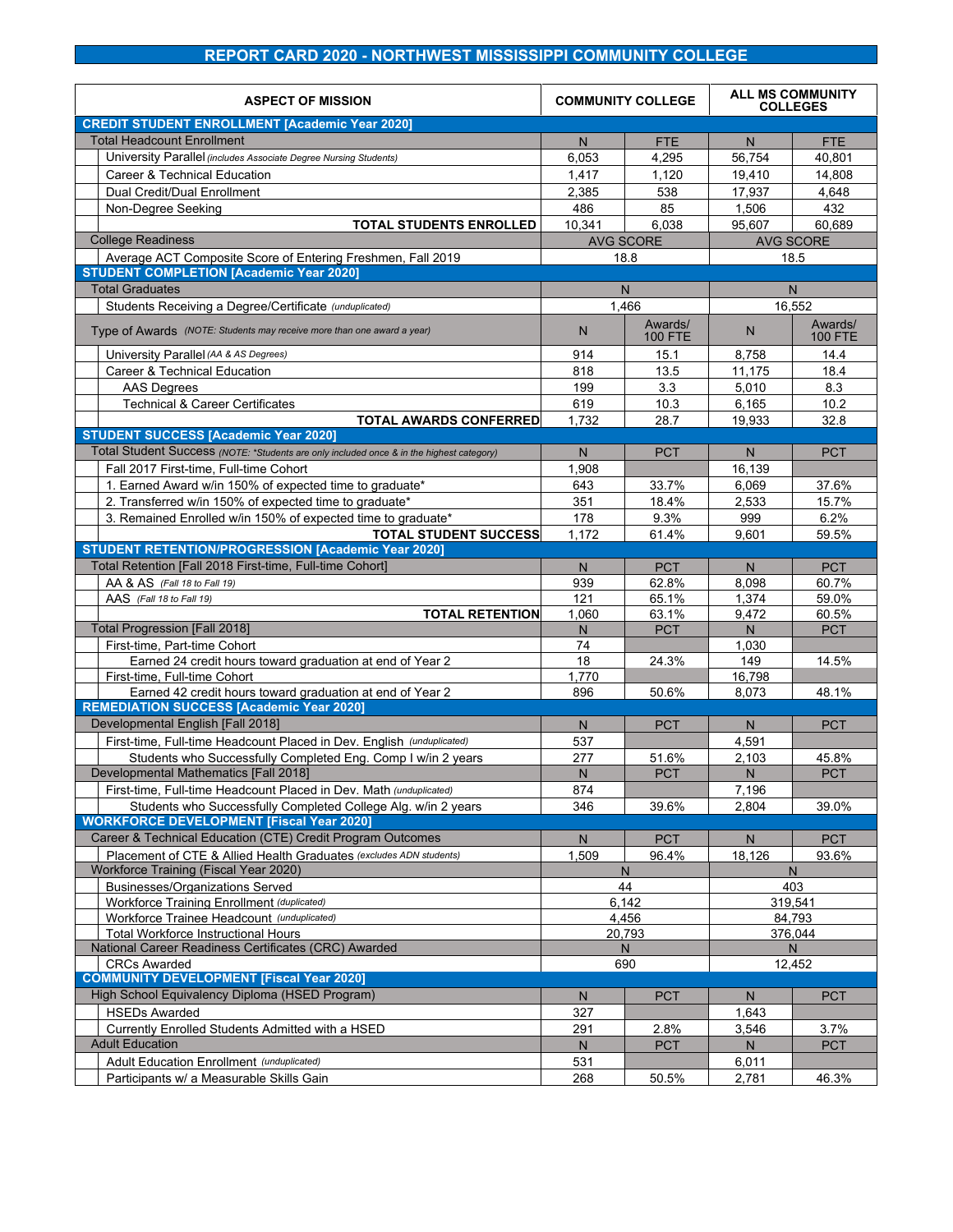### **REPORT CARD 2020 - PEARL RIVER COMMUNITY COLLEGE**

| <b>ASPECT OF MISSION</b>                                                                 | <b>COMMUNITY COLLEGE</b> |                  | <b>ALL MS COMMUNITY</b><br><b>COLLEGES</b> |                |
|------------------------------------------------------------------------------------------|--------------------------|------------------|--------------------------------------------|----------------|
| <b>CREDIT STUDENT ENROLLMENT [Academic Year 2020]</b>                                    |                          |                  |                                            |                |
| <b>Total Headcount Enrollment</b>                                                        | N                        | FTE              | N                                          | <b>FTE</b>     |
| University Parallel (includes Associate Degree Nursing Students)                         | 3,884                    | 3,026            | 56,754                                     | 40,801         |
| Career & Technical Education                                                             | 1,626                    | 1,333            | 19.410                                     | 14,808         |
| Dual Credit/Dual Enrollment                                                              | 1.180                    | 264              | 17,937                                     | 4,648          |
| Non-Degree Seeking                                                                       | 0                        | $\Omega$         | 1,506                                      | 432            |
| <b>TOTAL STUDENTS ENROLLED</b>                                                           | 6,690                    | 4,623            | 95,607                                     | 60,689         |
| <b>College Readiness</b>                                                                 |                          | <b>AVG SCORE</b> | <b>AVG SCORE</b>                           |                |
| Average ACT Composite Score of Entering Freshmen, Fall 2019                              |                          | 18.5             | 18.5                                       |                |
| <b>STUDENT COMPLETION [Academic Year 2020]</b>                                           |                          |                  |                                            |                |
| <b>Total Graduates</b>                                                                   |                          | N.               | N.                                         |                |
| Students Receiving a Degree/Certificate (unduplicated)                                   |                          | 1,077            | 16,552                                     |                |
|                                                                                          |                          | Awards/          |                                            | Awards/        |
| Type of Awards (NOTE: Students may receive more than one award a year)                   | N                        | <b>100 FTE</b>   | N                                          | <b>100 FTE</b> |
| University Parallel (AA & AS Degrees)                                                    | 521                      | 11.3             | 8,758                                      | 14.4           |
| Career & Technical Education                                                             | 616                      | 13.3             | 11,175                                     | 18.4           |
| <b>AAS Degrees</b>                                                                       | 451                      | 9.8              | 5,010                                      | 8.3            |
| <b>Technical &amp; Career Certificates</b>                                               | 165                      | 3.6              | 6,165                                      | 10.2           |
| <b>TOTAL AWARDS CONFERRED</b>                                                            | 1,137                    | 24.6             | 19.933                                     | 32.8           |
| <b>STUDENT SUCCESS [Academic Year 2020]</b>                                              |                          |                  |                                            |                |
| Total Student Success (NOTE: *Students are only included once & in the highest category) | N                        | <b>PCT</b>       | N.                                         | <b>PCT</b>     |
| Fall 2017 First-time, Full-time Cohort                                                   | 953                      |                  | 16.139                                     |                |
| 1. Earned Award w/in 150% of expected time to graduate*                                  | 323                      | 33.9%            | 6,069                                      | 37.6%          |
| 2. Transferred w/in 150% of expected time to graduate*                                   | 136                      | 14.3%            | 2,533                                      | 15.7%          |
| 3. Remained Enrolled w/in 150% of expected time to graduate*                             | 56                       | 5.9%             | 999                                        | 6.2%           |
| <b>TOTAL STUDENT SUCCESS</b>                                                             | 515                      | 54.0%            | 9,601                                      | 59.5%          |
| <b>STUDENT RETENTION/PROGRESSION [Academic Year 2020]</b>                                |                          |                  |                                            |                |
| Total Retention [Fall 2018 First-time, Full-time Cohort]                                 | N                        | <b>PCT</b>       | N                                          | <b>PCT</b>     |
| AA & AS (Fall 18 to Fall 19)                                                             | 499                      | 60.5%            | 8.098                                      | 60.7%          |
| AAS (Fall 18 to Fall 19)                                                                 | 147                      | 51.9%            | 1,374                                      | 59.0%          |
| <b>TOTAL RETENTION</b>                                                                   | 646                      | 58.3%            | 9,472                                      | 60.5%          |
| <b>Total Progression [Fall 2018]</b>                                                     | N                        | <b>PCT</b>       | N.                                         | <b>PCT</b>     |
| First-time, Part-time Cohort                                                             | 56                       |                  | 1,030                                      |                |
| Earned 24 credit hours toward graduation at end of Year 2                                | $\overline{7}$           | 12.5%            | 149                                        | 14.5%          |
| First-time, Full-time Cohort                                                             | 1,124                    |                  | 16,798                                     |                |
| Earned 42 credit hours toward graduation at end of Year 2                                | 542                      | 48.2%            | 8,073                                      | 48.1%          |
| <b>REMEDIATION SUCCESS [Academic Year 2020]</b>                                          |                          |                  |                                            |                |
| Developmental English [Fall 2018]                                                        | N                        | <b>PCT</b>       | N.                                         | <b>PCT</b>     |
| First-time, Full-time Headcount Placed in Dev. English (unduplicated)                    | 0                        |                  | 4,591                                      |                |
| Students who Successfully Completed Eng. Comp I w/in 2 years                             | $\Omega$                 |                  | 2,103                                      | 45.8%          |
| Developmental Mathematics [Fall 2018]                                                    | N                        | <b>PCT</b>       | N.                                         | PCT            |
| First-time, Full-time Headcount Placed in Dev. Math (unduplicated)                       | 357                      |                  | 7,196                                      |                |
| Students who Successfully Completed College Alg. w/in 2 years                            | 128                      | 35.9%            | 2,804                                      | 39.0%          |
| <b>WORKFORCE DEVELOPMENT [Fiscal Year 2020]</b>                                          |                          |                  |                                            |                |
| Career & Technical Education (CTE) Credit Program Outcomes                               | N                        | <b>PCT</b>       | N                                          | <b>PCT</b>     |
| Placement of CTE & Allied Health Graduates (excludes ADN students)                       | 960                      | 91.4%            | 18,126                                     | 93.6%          |
| Workforce Training (Fiscal Year 2020)                                                    |                          | N                |                                            | N              |
| <b>Businesses/Organizations Served</b>                                                   | 30                       |                  | 403                                        |                |
| Workforce Training Enrollment (duplicated)                                               | 14,260                   |                  | 319,541                                    |                |
| Workforce Trainee Headcount (unduplicated)                                               | 5,346                    |                  | 84,793                                     |                |
| <b>Total Workforce Instructional Hours</b>                                               | 15,902                   |                  | 376,044                                    |                |
| National Career Readiness Certificates (CRC) Awarded                                     | N                        |                  |                                            | N              |
| <b>CRCs Awarded</b>                                                                      | 834                      |                  | 12,452                                     |                |
| <b>COMMUNITY DEVELOPMENT [Fiscal Year 2020]</b>                                          |                          |                  |                                            |                |
| High School Equivalency Diploma (HSED Program)                                           | N                        | <b>PCT</b>       | N                                          | <b>PCT</b>     |
| <b>HSEDs Awarded</b>                                                                     | 218                      |                  | 1,643                                      |                |
| Currently Enrolled Students Admitted with a HSED                                         | 237                      | 3.5%             | 3,546                                      | 3.7%           |
| <b>Adult Education</b>                                                                   | $\mathsf{N}$             | <b>PCT</b>       | N.                                         | <b>PCT</b>     |
| Adult Education Enrollment (unduplicated)                                                | 643                      |                  | 6,011                                      |                |
| Participants w/ a Measurable Skills Gain                                                 | 287                      | 44.6%            | 2,781                                      | 46.3%          |